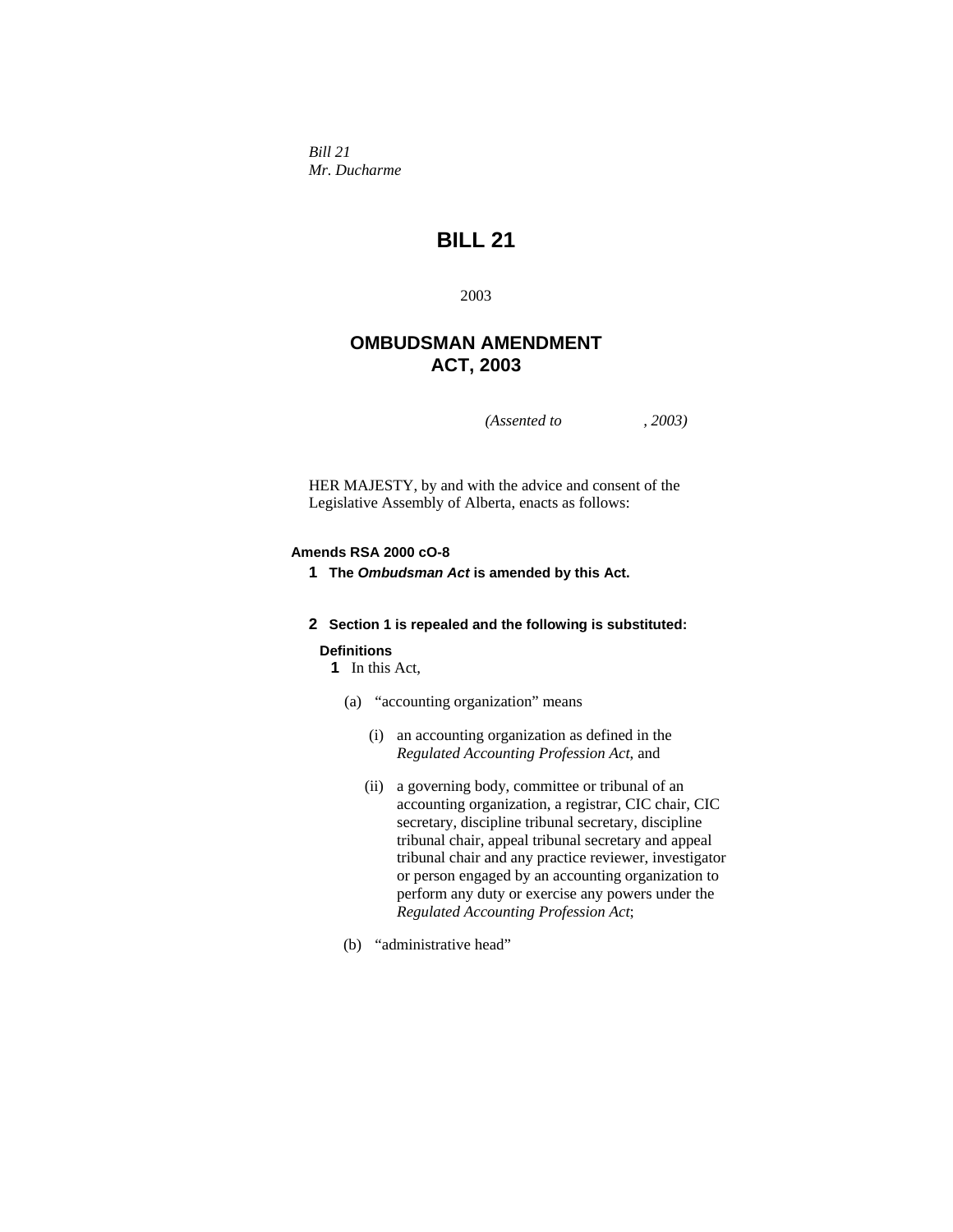- (i) when used in reference to an agency means the person designated by the Minister responsible for that agency to act as the head of that agency or, if a head is not so designated, the person who acts as the chief officer and is charged with the administration and operation of that agency,
- (ii) when used in reference to an accounting organization means an executive head as defined in the *Regulated Accounting Profession Act*,
- (iii) when used in reference to a health profession college means a registrar as defined in the *Health Professions Act*, and
- (iv) when used in reference to a forestry college means a registrar as defined in the *Regulated Forestry Profession Act*;
- (c) "agency" means
	- (i) a Provincial agency as defined in section 1 of the *Financial Administration Act*, but not including
		- (A) the governors of a university under the *Universities Act*,
		- (B) the board of governors of a public college under the *Colleges Act*,
		- (C) the Governors of the Banff Centre for Continuing Education,
		- (D) a provincial health board under the *Regional Health Authorities Act*,
		- (E) the Alberta Cancer Board,
		- (F) the Hospital Privileges Appeal Board, or
		- (G) the board of governors of a technical institute under the *Technical Institutes Act*,
		- and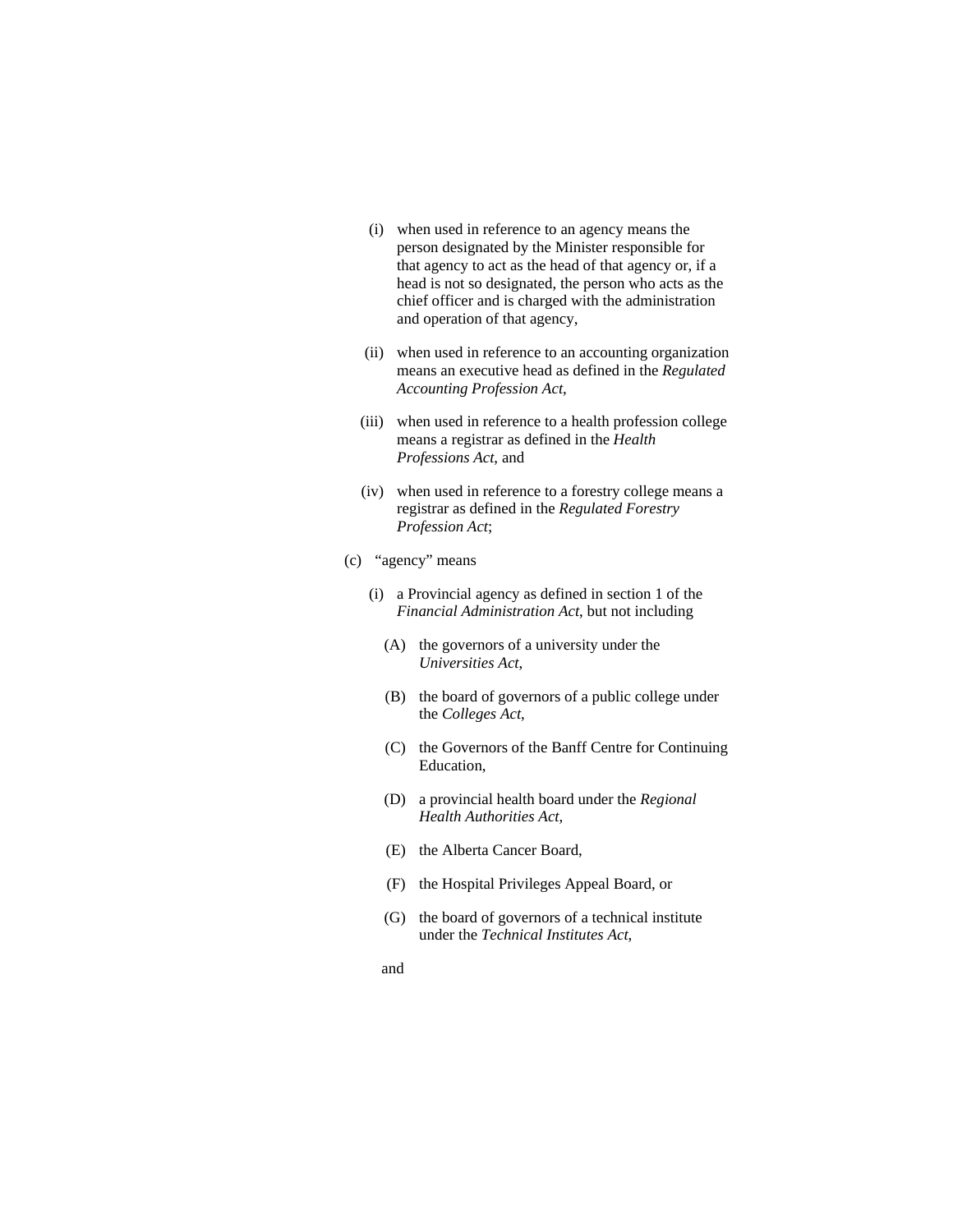- (ii) a board, commission, corporation, office or other body designated as an agency in the regulations;
- (d) "department" means a department as defined in section 1 of the *Financial Administration Act*;
- (e) "forestry college" means
	- (i) a college as defined in the *Regulated Forestry Profession Act*, and
	- (ii) a council, panel, committee, tribunal, registrar, president, complaints director and hearings director of a forestry college and any officer, investigator or person engaged by a forestry college;
- (f) "health profession college" means
	- (i) a college as defined in the *Health Professions Act*, and
	- (ii) a council, panel, committee, tribunal, registrar, president, complaints director and hearings director of a health profession college and any officer, investigator or person engaged by a health profession college;
- (g) "Minister" means a member of the Executive Council;
- (h) "professional organization" means
	- (i) an accounting organization,
	- (ii) a health profession college, and
	- (iii) a forestry college;
- (i) "Standing Committee" means the Standing Committee on Legislative Offices.

#### **Health Information Act**

**1.1** This Act prevails despite the *Health Information Act*, except section 94 of that Act.

# **3 Section 11 is amended**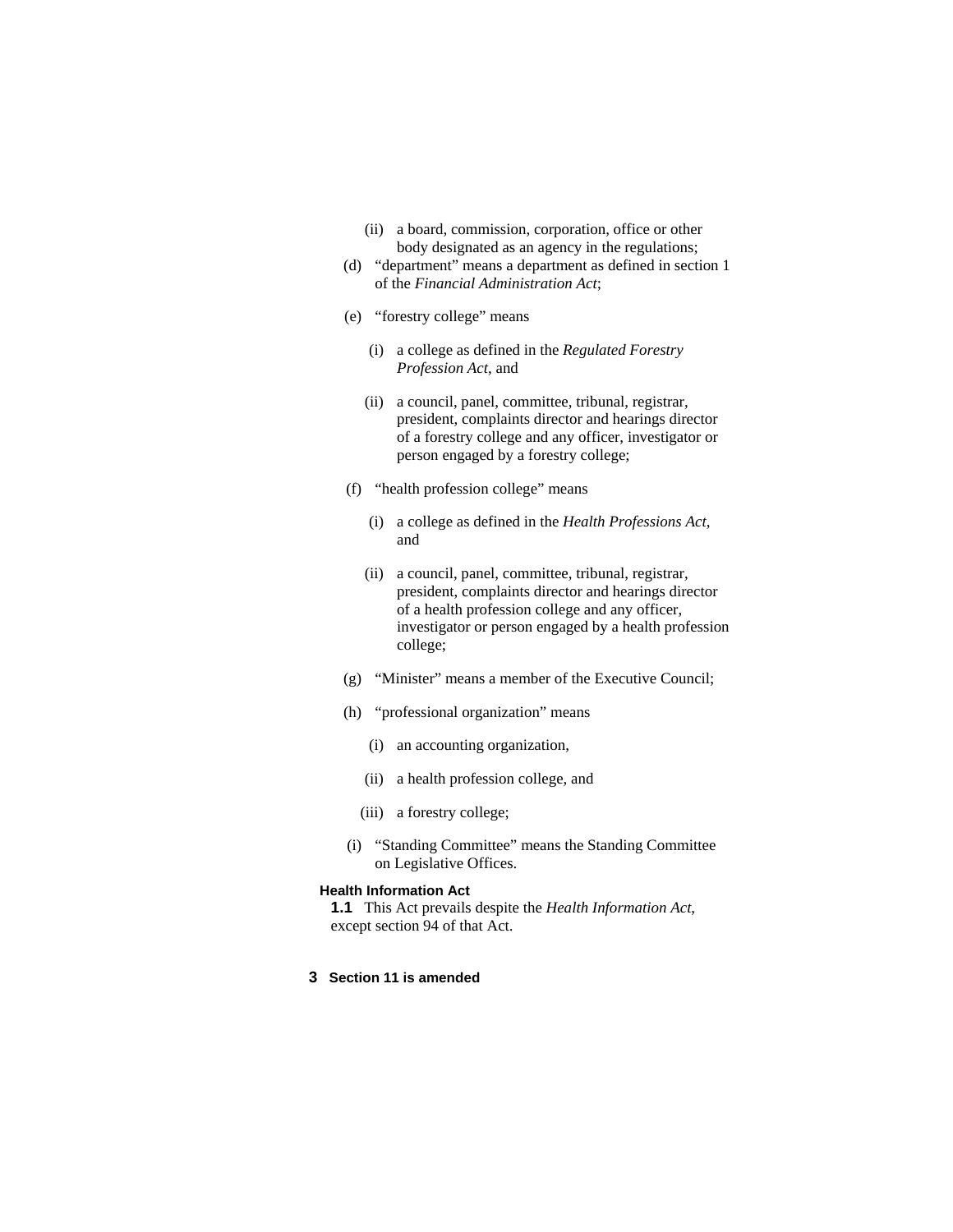- **(a) in subsection (2) by striking out** "Provincial Treasurer" **and substituting** "Minister of Finance";
- **(b) in subsection (3)**
	- **(i) by striking out** "on Legislative Offices";
	- **(ii) by striking out** "Provincial Treasurer" **and substituting**  "Minister of Finance";
- **(c) in subsection (5) by striking out** "for the fiscal year in which the special warrant is signed".

# **4 Section 12 is amended**

### **(a) by repealing subsection (1) and substituting the following:**

**12(1)** It is the function and duty of the Ombudsman to investigate any decision or recommendation made, including any recommendation made to a Minister, or any act done or omitted, relating to a matter of administration and affecting any person or body of persons in the person's or its personal capacity, in or by any department, agency or professional organization, or by any officer, employee or member of any department or agency in the exercise of any power or the performance of any function conferred on the officer, employee or member by any enactment.

 **(b) in subsection (3)(c) by striking out** "or organization" **and substituting** ", department, agency or professional organization".

## **5 The following is added after section 12:**

#### **Patient concerns resolution process**

**12.1(1)** In this section, "patient concerns resolution process" means a patient concerns resolution process of a health authority established in accordance with regulations governing that health authority.

**(2)** It is the function and duty of the Ombudsman to investigate any decision or recommendation made, or any act done or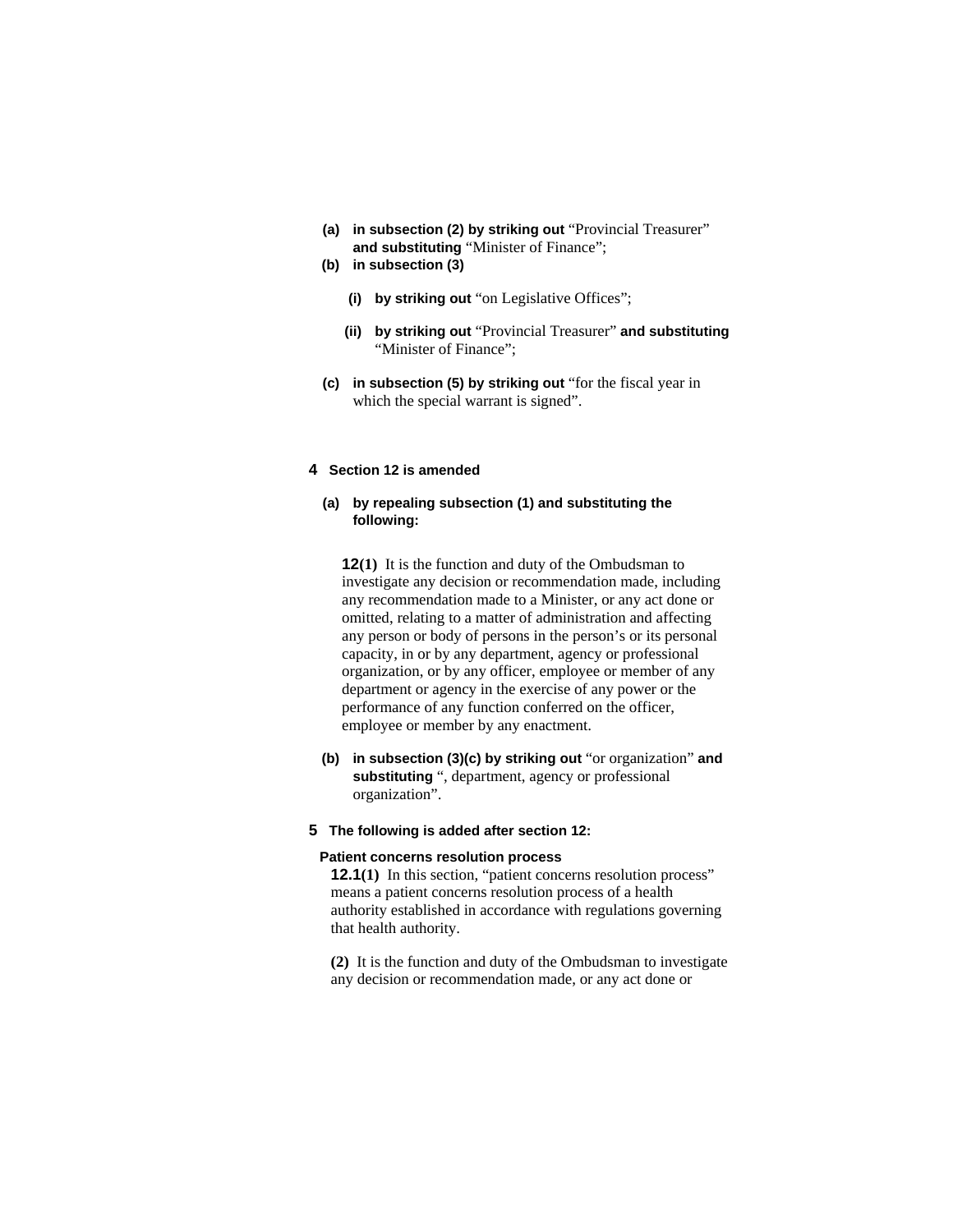omitted, relating to a patient concerns resolution process and affecting any person in the person's personal capacity, in or by

- (a) a health authority, or
- (b) an officer, employee or member of a health authority or a person engaged by a health authority in the exercise of any power or the performance of any function conferred on the officer, employee, member or person relating to the patient concerns resolution process.

**(3)** The Ombudsman may make an investigation relating to a patient concerns resolution process

- (a) on a complaint made to the Ombudsman by any person affected by a decision, recommendation, act or omission referred to in subsection (2), or
- (b) on the Ombudsman's own motion.

#### **6 Section 16 is repealed and the following is substituted:**

#### **Notice of investigation**

**16(1)** Before investigating any matter under this Act, the Ombudsman shall inform the deputy minister of the department or the administrative head of the agency or professional organization affected, as the case may be, of the Ombudsman's intention to make the investigation.

**(2)** The Ombudsman may, in the Ombudsman's discretion, at any time during or after an investigation, consult any Minister or administrative head who is concerned in the matter of the investigation.

**(3)** On the request of any Minister or administrative head in relation to an investigation or in any case where an investigation relates to a recommendation made to a Minister or administrative head, the Ombudsman shall consult that Minister or administrative head after making the investigation and before forming a final opinion on any of the matters referred to in section  $21(1)$  or  $(2)$ .

**(4)** If, during or after an investigation, the Ombudsman is of the opinion that there is evidence of any breach of duty or misconduct on the part of any officer or employee of any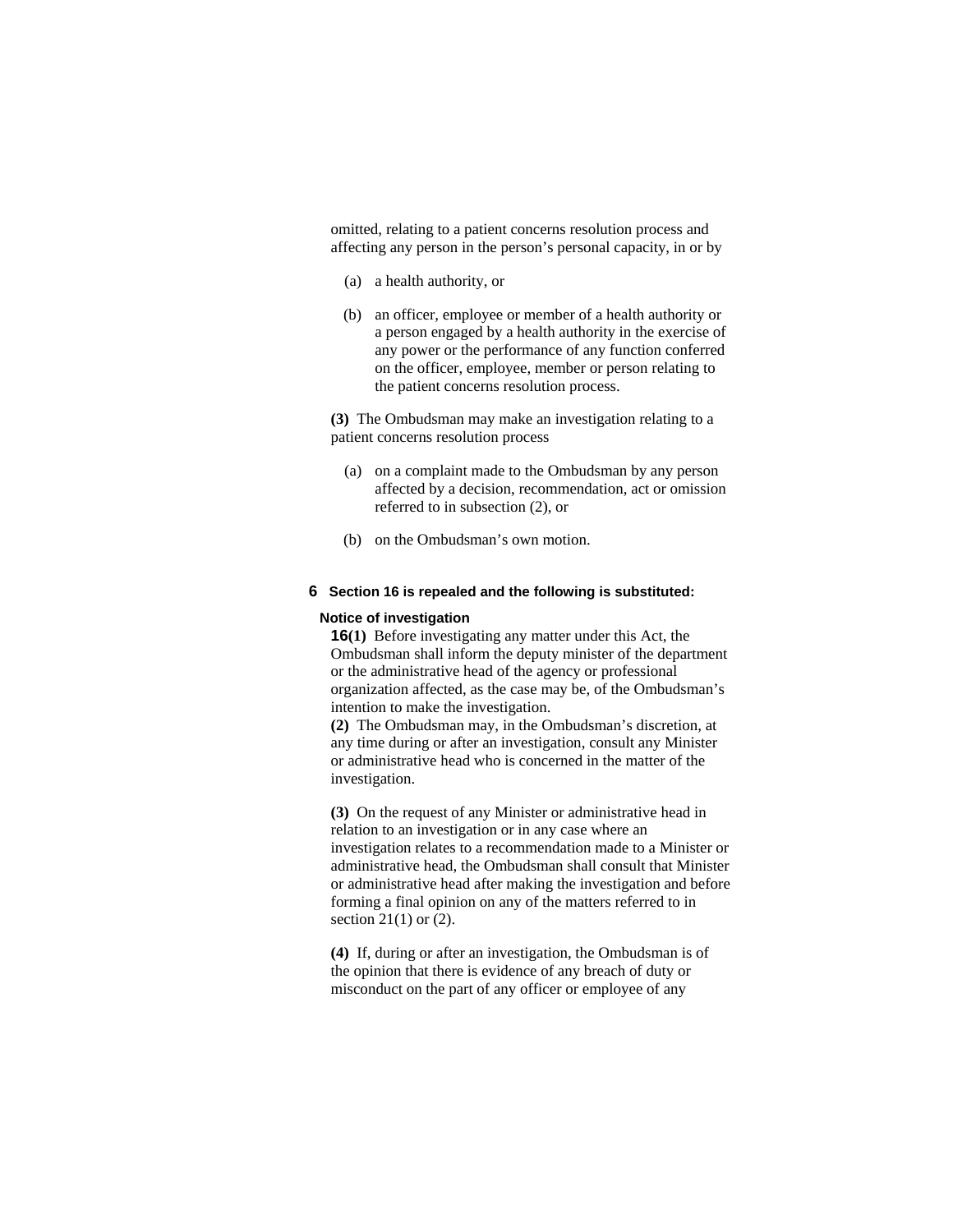department, agency or professional organization, the Ombudsman shall refer the matter to the deputy minister of the department or the administrative head of the agency or professional organization, as the case may be.

# **7 Section 18 is amended**

# **(a) by repealing subsections (1), (2), (3) and (4) and substituting the following:**

# **Evidence at investigation**

**18(1)** Subject to this section and section 19, the Ombudsman may require any person who in the Ombudsman's opinion is able to give any information relating to any matter being investigated by the Ombudsman

- (a) to furnish the information to the Ombudsman, and
- (b) to produce any document, paper or thing that in the Ombudsman's opinion relates to the matter being investigated and that may be in the possession or under the control of that person,

whether or not that person is an officer, employee or member of a department, agency or professional organization, and whether or not the document, paper or thing is in the custody or under the control of a department, agency or professional organization.

**(2)** When the Ombudsman requires the production of a document, paper or thing under subsection (1), the Ombudsman may require it to be produced at a place designated by the Ombudsman and may require that it be left in the Ombudsman's possession for the purposes of the Ombudsman's investigation but, on the request of the deputy minister of the department, the administrative head of the agency or professional organization or the person who produced the document, paper or thing, the Ombudsman shall return the document, paper or thing to the department, agency, professional organization or person as quickly as possible, and in any case not later than 48 hours after the receipt of the request, subject to the Ombudsman's right to require its production again in accordance with this section.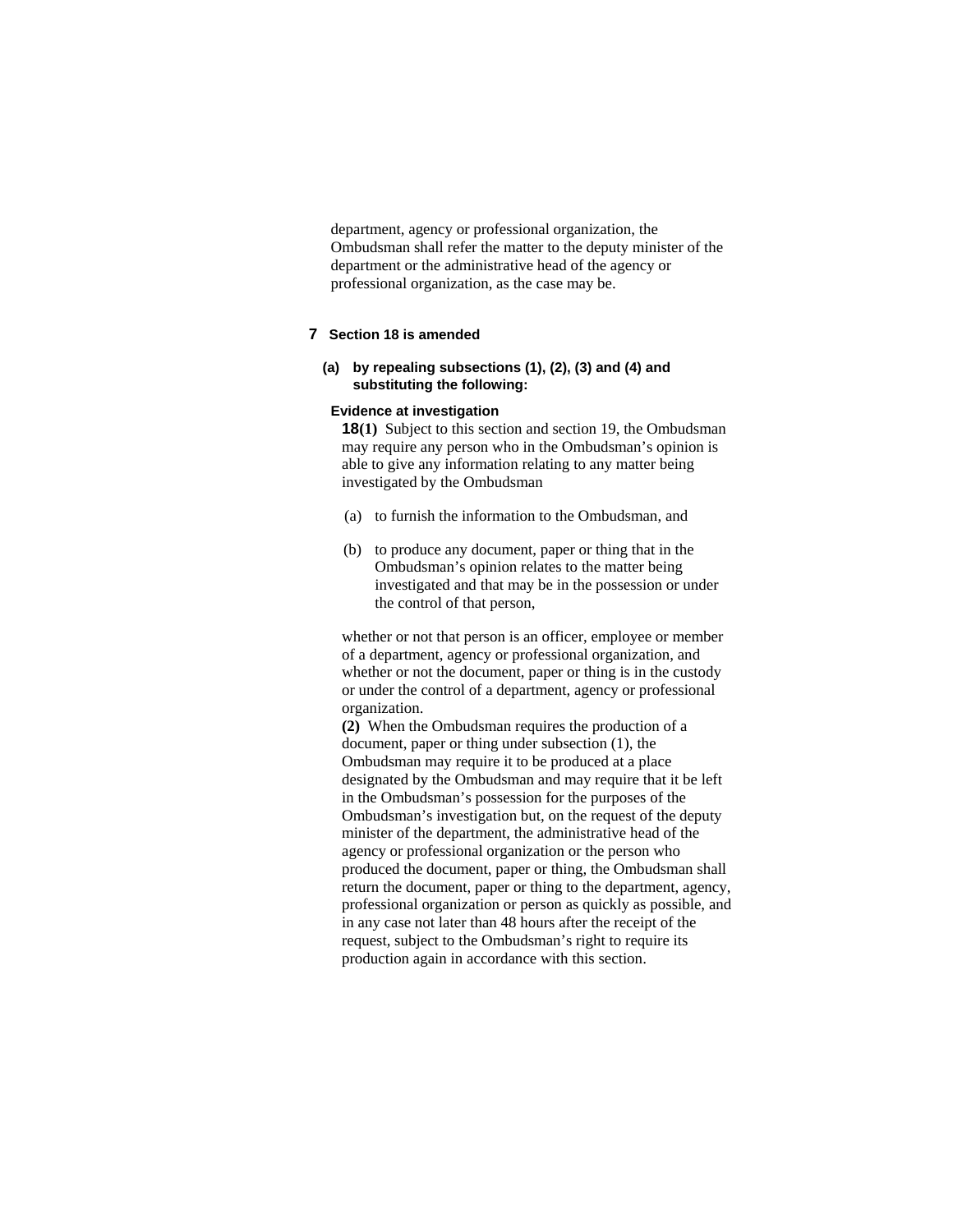**(3)** The Ombudsman may summon before the Ombudsman and examine on oath

- (a) any person who is an officer, employee or member of any department, agency or professional organization and who in the Ombudsman's opinion is able to give any information mentioned in subsection (1),
- (b) any complainant, and
- (c) any other person who in the Ombudsman's opinion is able to give any information mentioned in subsection (1),

and for that purpose may administer an oath.

**(4)** Any person who is bound by an Act to maintain secrecy in relation to, or not to disclose, any matter may be required by the Ombudsman to supply information or answer any question or produce any document, paper or thing that, in the Ombudsman's opinion, relates to the matter being investigated, and it is the duty of the person to comply with the requirement notwithstanding that person's duty to maintain secrecy or not to disclose the matter.

**(b) by repealing subsection (5).**

#### **8 Section 21 is repealed and the following is substituted:**

#### **Procedure after investigation**

**21(1)** This section applies when, after making an investigation under this Act, the Ombudsman is of the opinion that the decision, recommendation, act or omission that was the subject-matter of the investigation

- (a) appears to have been contrary to law,
- (b) was unreasonable, unjust, oppressive or improperly discriminatory or was in accordance with a rule of law, a provision of any Act or a practice that is or may be unreasonable, unjust, oppressive or improperly discriminatory,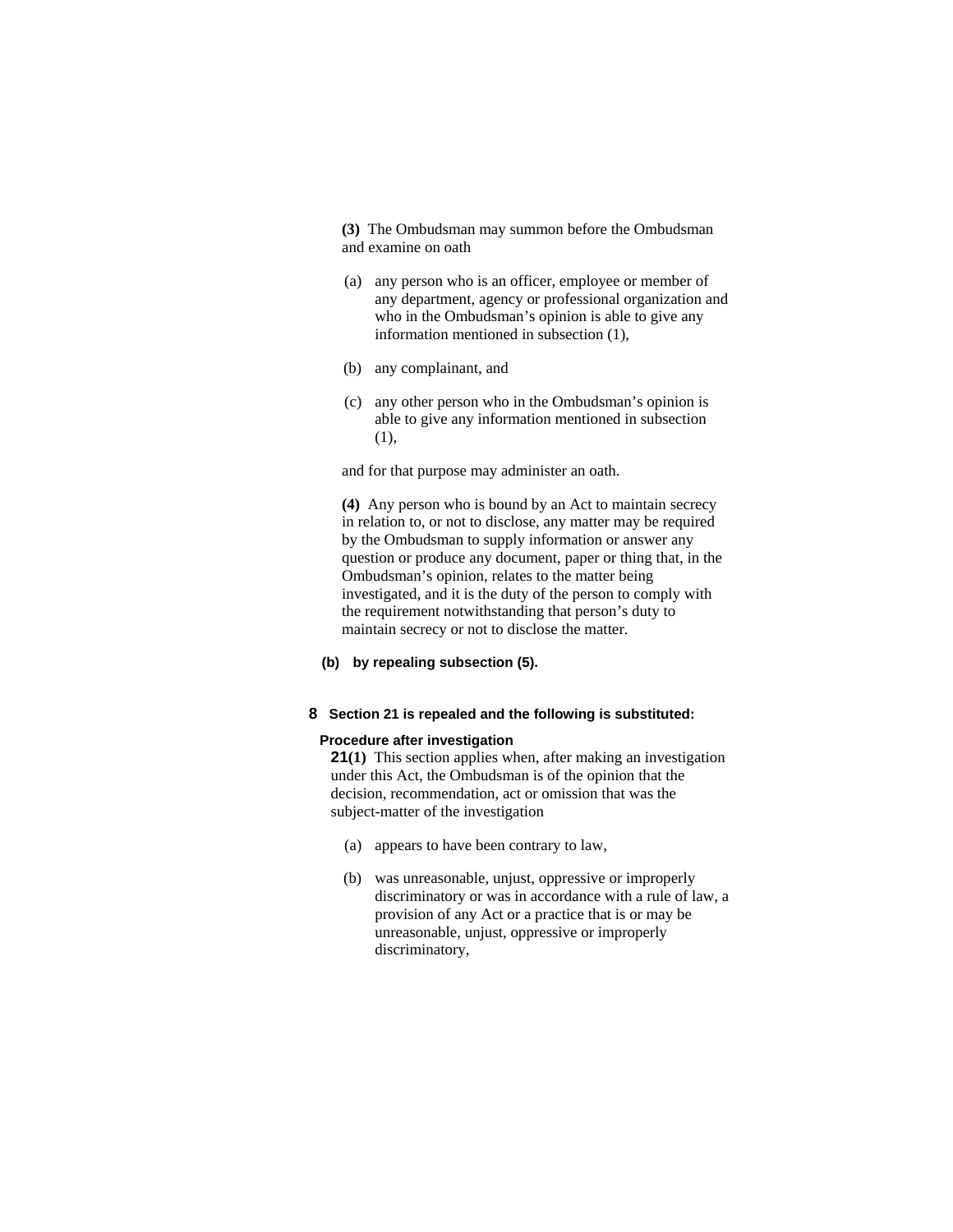- (c) was based wholly or partly on a mistake of law or fact, or
- (d) was wrong.

**(2)** This section also applies when the Ombudsman is of the opinion

- (a) that in the making of the decision or recommendation, or in the doing or omission of the act, a discretionary power was exercised
	- (i) for an improper purpose,
	- (ii) on irrelevant grounds, or
	- (iii) on the taking into account of irrelevant considerations,
- or
- (b) that, in the case of a decision made in the exercise of a discretionary power, reasons should have been given for the decision.

**(3)** If, when this section applies, the Ombudsman is of the opinion

- (a) that the matter should be referred to the appropriate authority for further consideration,
- (b) that the omission should be rectified,
- (c) that the decision should be cancelled or varied,
- (d) that any practice on which the decision, recommendation, act or omission was based should be altered,
- (e) that any law on which the decision, recommendation, act or omission was based should be reconsidered,
- (f) that reasons should have been given for the decision,
- (g) that the matter should be reheard or reconsidered by the appropriate authority, or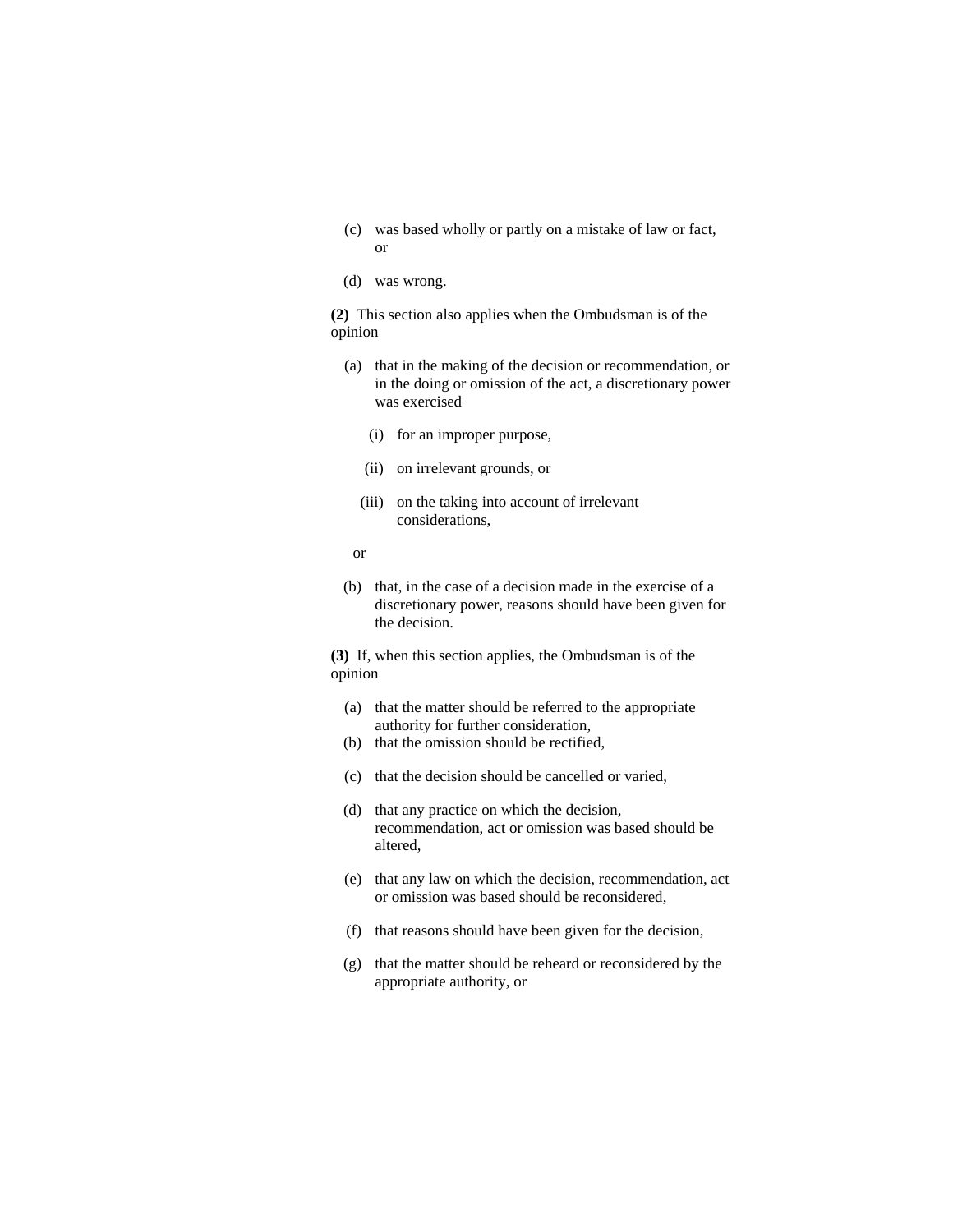(h) that any other steps should be taken,

the Ombudsman shall report that opinion and the Ombudsman's reasons for it to the appropriate Minister and to the department or agency concerned or to the administrative head of the professional organization concerned, and may make any recommendations the Ombudsman thinks fit, and in that case the Ombudsman may request the department, agency or administrative head of the professional organization to notify the Ombudsman within a specified time of the steps, if any, that it proposes to take to give effect to the Ombudsman's recommendations.

**(4)** If within a reasonable time after the report is made under subsection (3) to the administrative head of a professional organization no action is taken that seems to the Ombudsman to be adequate and appropriate, the Ombudsman may, after considering the comments, if any, made by or on behalf of the professional organization, send a copy of the report to the appropriate Minister.

**(5)** If, within a reasonable time after the report is made to the appropriate Minister and the department or agency under subsection (3) or to the administrative head of a professional organization under subsection (3) and to the appropriate Minister under subsection (4), no action is taken that seems to the Ombudsman to be adequate and appropriate, the Ombudsman, in the Ombudsman's discretion after considering the comments, if any, made by or on behalf of the department, agency or professional organization, may send a copy of the report and recommendations to the Lieutenant Governor in Council and may afterwards make any report to the Legislature on the matter that the Ombudsman thinks fit.

**(6)** The Ombudsman shall attach to every report sent or made under subsection (5) a copy of any comments made by or on behalf of the department, agency or professional organization concerned.

# **9 The following is added after section 21:**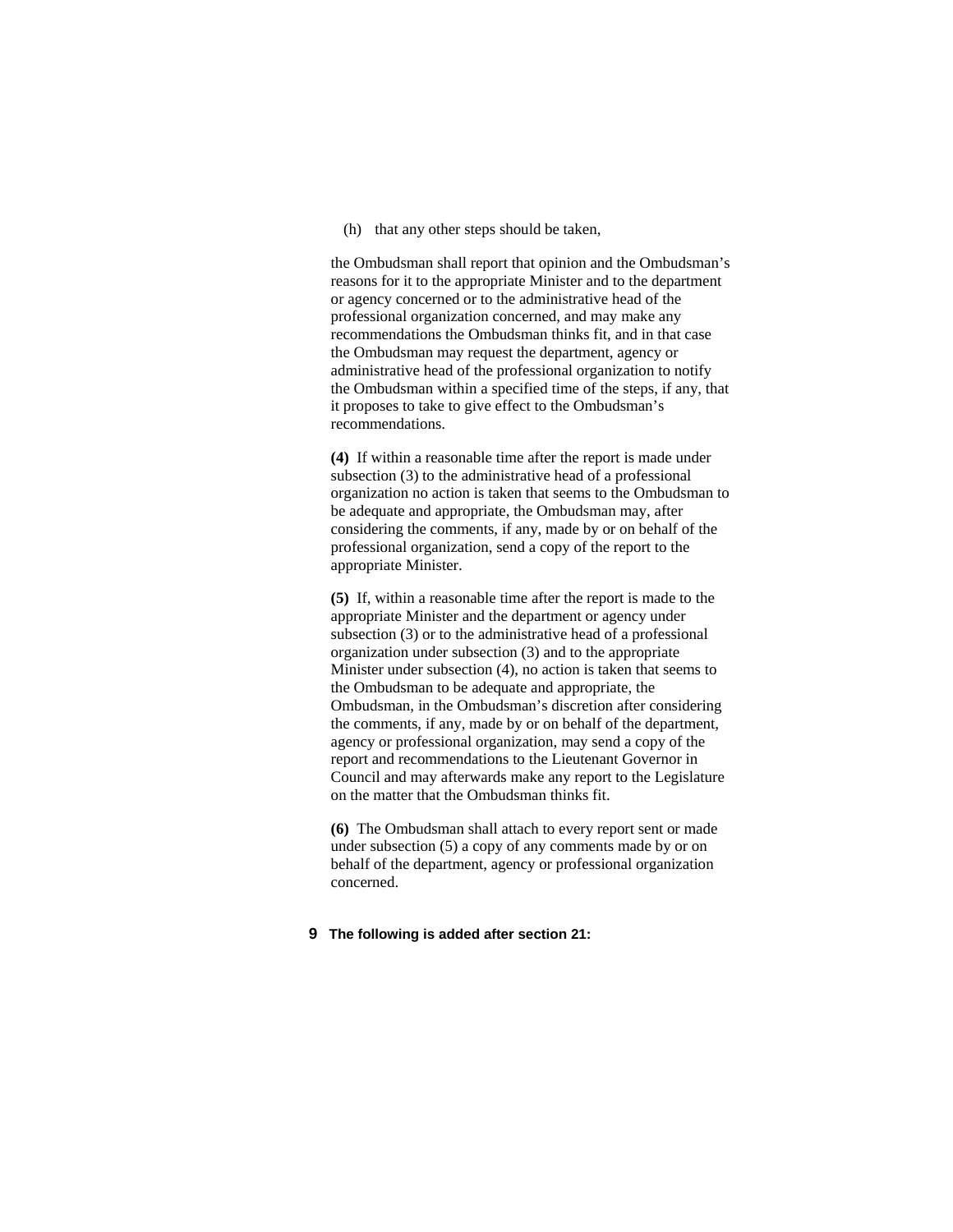# **Power to reconsider matters**

**21.1(1)** On the recommendation of the Ombudsman under section 21(3), a department, agency or professional organization may

- (a) rehear a matter or reconsider a decision or recommendation made by the department or agency or professional organization or an officer, employee or member of it, and
- (b) quash, confirm or vary that decision or recommendation or any part of it.

**(2)** If a matter is reheard or reconsidered pursuant to subsection (1), the provisions of the enactment governing the original hearing or consideration apply to the rehearing or reconsideration.

**(3)** This section applies notwithstanding any provision in any Act to the effect that

- (a) any decision, recommendation, act or omission referred to in section 12(1) is final,
- (b) no appeal lies in respect of it, or
- (c) no proceeding or decision of the person, department, agency or professional organization whose decision, recommendation, act or omission it is may be challenged, reviewed, quashed or called in question.

# **10 Section 22(1) is repealed and the following is substituted:**

#### **Results of investigation to complainant**

**22(1)** If the Ombudsman makes a recommendation under section 21(3) and no action that seems to the Ombudsman to be adequate and appropriate is taken on the recommendation within a reasonable time, the Ombudsman shall inform the complainant of the recommendation and make whatever comments on the matter the Ombudsman thinks fit.

**11 Section 26 is repealed and the following is substituted:**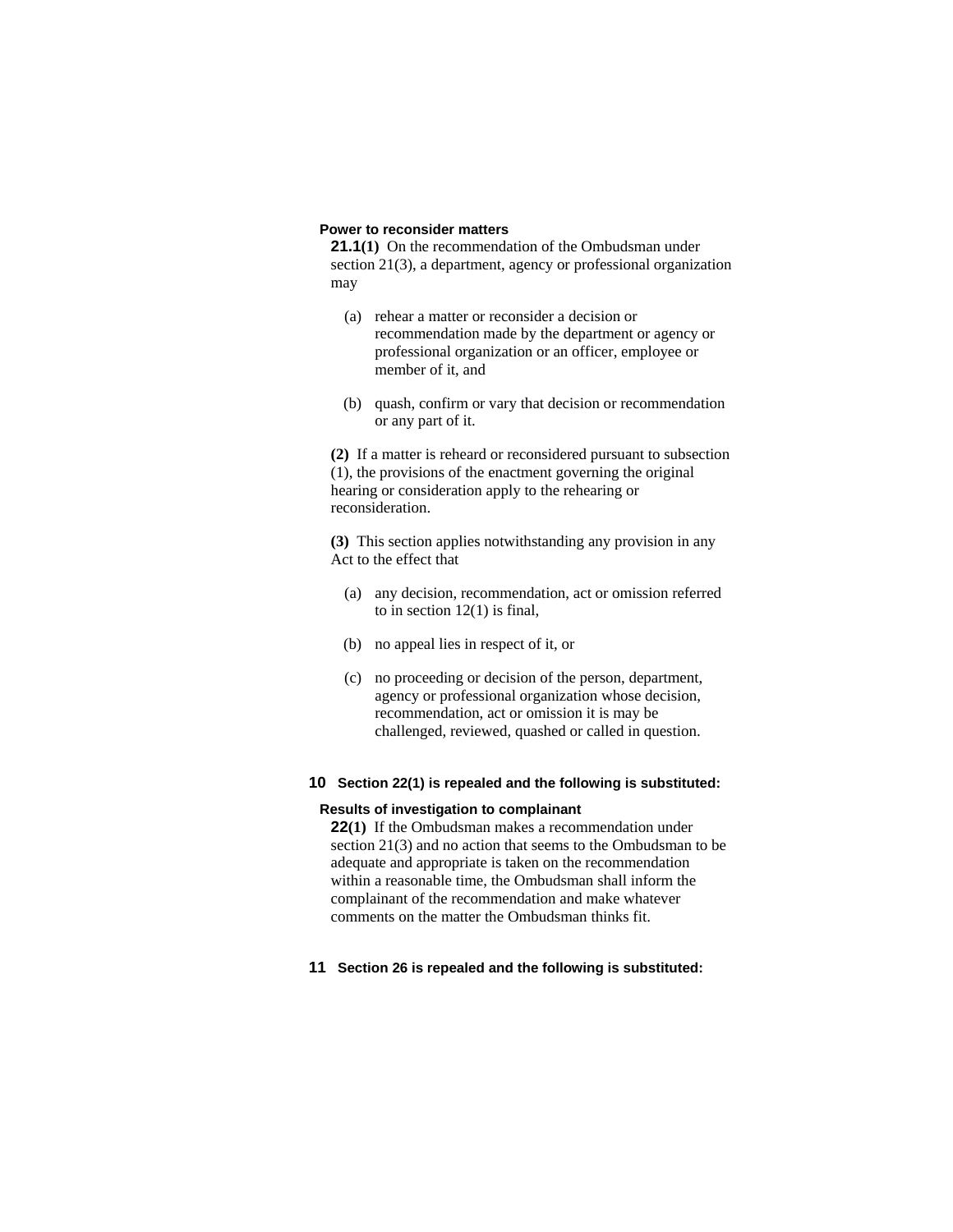# **Entry of premises**

**26(1)** For the purposes of this Act, the Ombudsman may at any time enter on any premises occupied by any department, agency or professional organization and inspect the premises and, subject to sections 18 and 19, carry out in those premises any investigation that is within the Ombudsman's jurisdiction.

**(2)** Before entering on any premises pursuant to subsection (1), the Ombudsman shall notify, as the case may require, the deputy minister of the department or the administrative head of the agency or professional organization that occupies the premises of the Ombudsman's intention to do so.

# **12 Section 28 is repealed and the following is substituted:**

#### **Annual report**

**28(1)** The Ombudsman shall in each year make a report to the Legislature on the exercise of the Ombudsman's functions under this Act.

**(2)** The Ombudsman may, from time to time, in the public interest or in the interests of any person, department, agency or professional organization, publish reports relating

- (a) generally to the exercise of the Ombudsman's functions under this Act, or
- (b) to any particular case investigated by the Ombudsman,

whether or not the matters to be dealt with in any such report have been the subject of a report to the Legislature. **(3)** The Ombudsman shall not, in a report made under this section, express any opinion or make any comment that is adverse to

- (a) any department or any officer or employee of a department,
- (b) any agency or any officer, member or employee of an agency,
- (c) any professional organization, or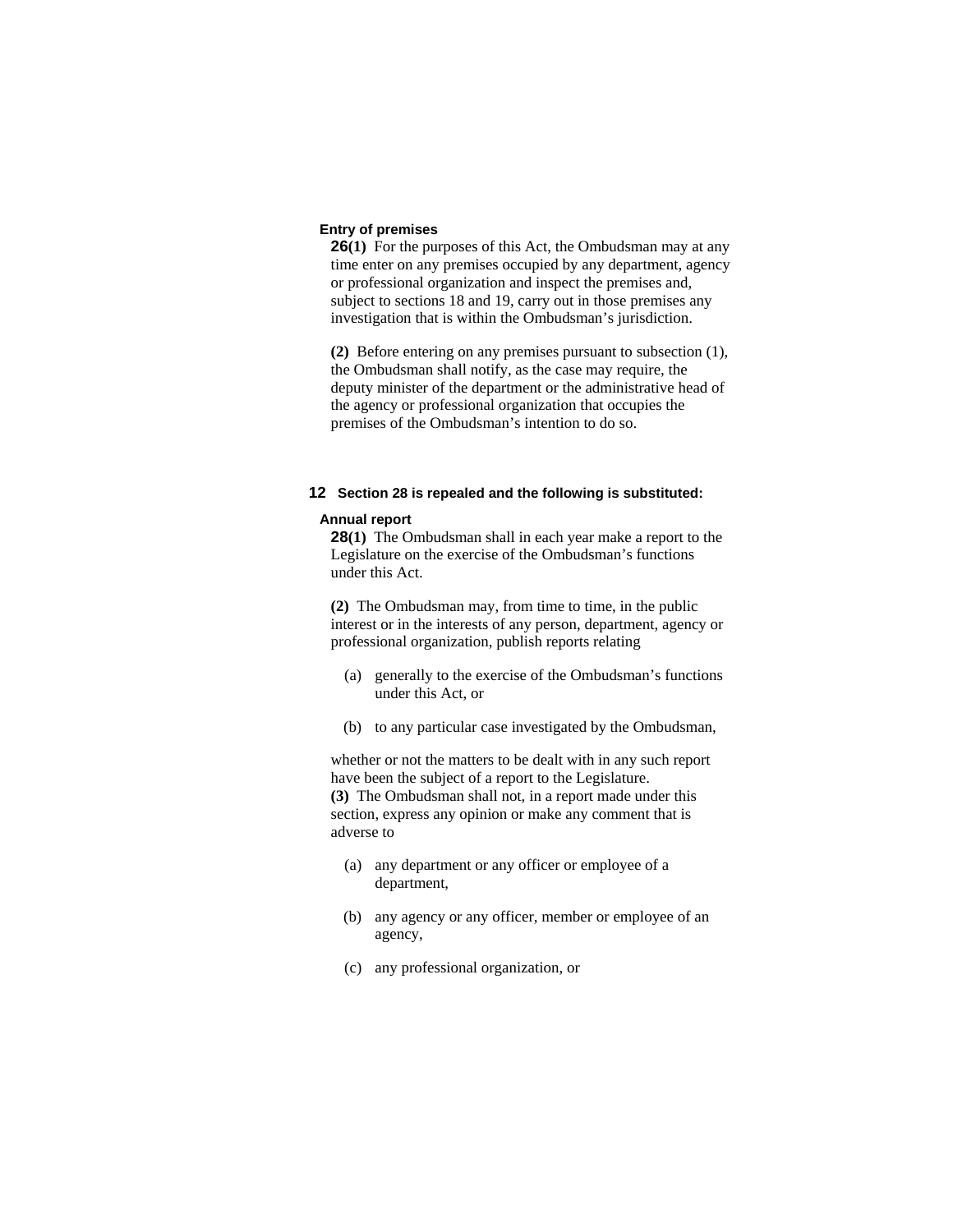(d) any other person or group of persons,

unless prior to making the report to the Legislature or publishing the report pursuant to subsection (2), as the case may be, the Ombudsman has given that department, agency, professional organization, officer, member, employee, person or group of persons an opportunity to know the nature of the opinion or comment and to make representations to the Ombudsman in respect of it either personally or by counsel.

#### **13 Section 29(b) is amended by striking out** "Select".

# **14 The following is added after section 33:**

#### **Power to make regulations**

**34** The Lieutenant Governor in Council may make regulations designating boards, commissions, corporations, offices or other bodies as agencies for the purposes of this Act.

# **15 The** *Cancer Programs Act* **is amended in section 22 by adding the following after clause (d):**

 (d.1) respecting the patient concerns resolution process that is to be provided by the board;

# **16 The** *Regional Health Authorities Act* **is amended in section 24 by adding the following after clause (c):**

 (c.1) respecting the patient concerns resolution process that is to be provided by a regional health authority;

**17(1) Subject to subsection (2), the** *Veterinary Profession Amendment Act, 2002* **is amended by repealing section 22 and substituting the following:** 

- **22 The** *Ombudsman Act* **is amended in section 1**
	- **(a) in clause (b) by striking out** "and" **at the end of subclause (iii), by adding** "and" **at the end of**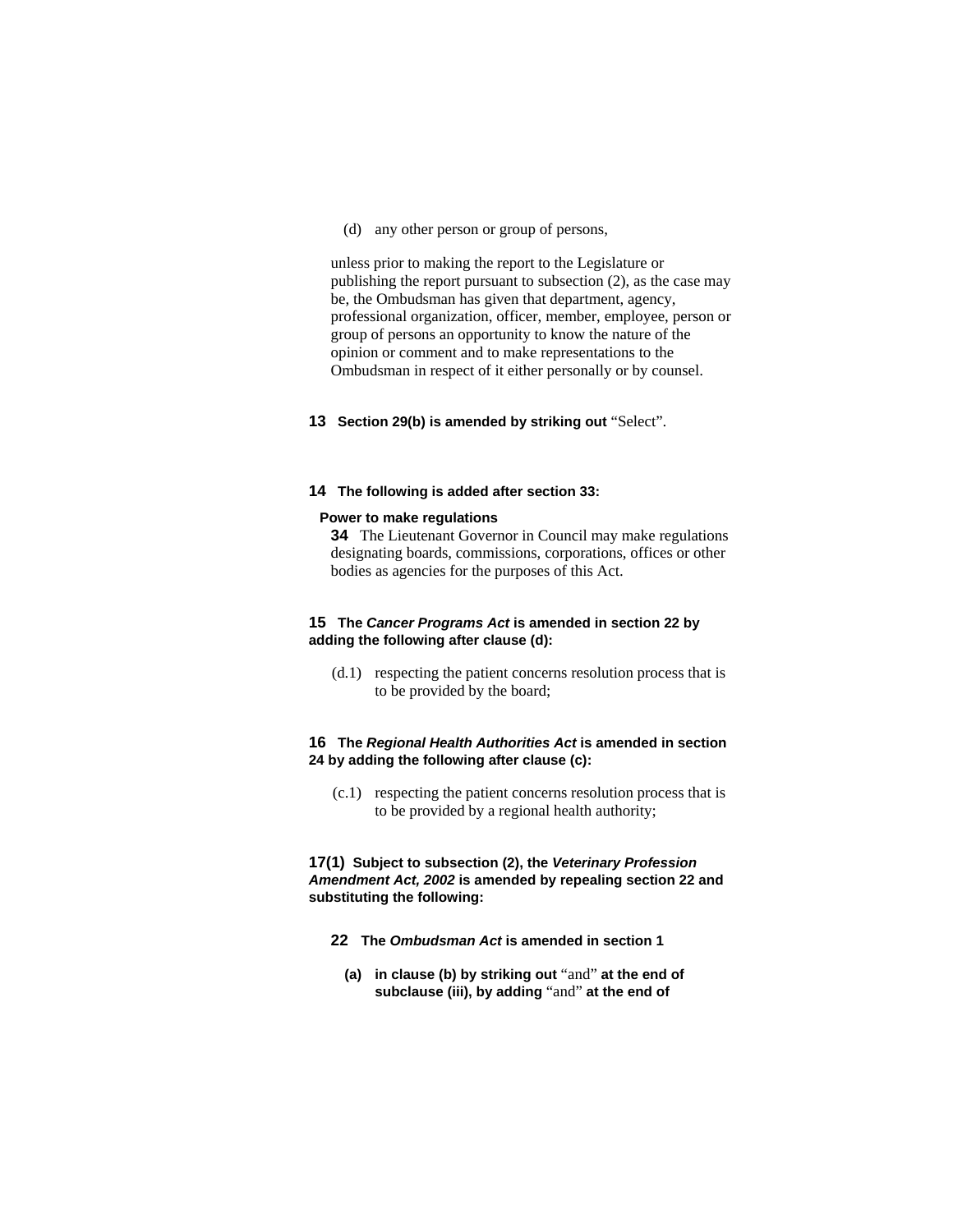# **subclause (iv) and by adding the following after subclause (iv):**

- (v) when used in reference to a veterinary association means the Registrar as defined in the *Veterinary Profession Act*;
- **(b) in clause (h) by striking out** "and" **at the end of subclause (ii), by adding** "and" **at the end of subclause (iii) and by adding the following after subclause (iii):**
	- (iv) a veterinary association;

### **(c) by adding the following after clause (i):**

- (j) "veterinary association" means
	- (i) the Alberta Veterinary Medical Association, and
	- (ii) the Council, a board, committee or tribunal and the Registrar, Executive Director, Complaints Director and Hearings Director of the Alberta Veterinary Medical Association and any officer, investigator or person engaged by the Alberta Veterinary Medical Association.

**(2) If section 2 of this Act comes into force after section 22 of the** *Veterinary Profession Amendment Act, 2002* **comes into force, subsection (1) is repealed and section 1 of the**  *Ombudsman Act***, as enacted by section 2 of this Act, is amended**

- **(a) in clause (b) by striking out** "and" **at the end of subclause (iii), by adding** "and" **at the end of subclause (iv) and by adding the following after subclause (iv):**
	- (v) when used in reference to a veterinary association means the Registrar as defined in the *Veterinary Profession Act*;
- **(b) in clause (h) by striking out** "and" **at the end of subclause (ii), by adding** "and" **at the end of subclause (iii) and by adding the following after subclause (iii):**
	- (iv) a veterinary association;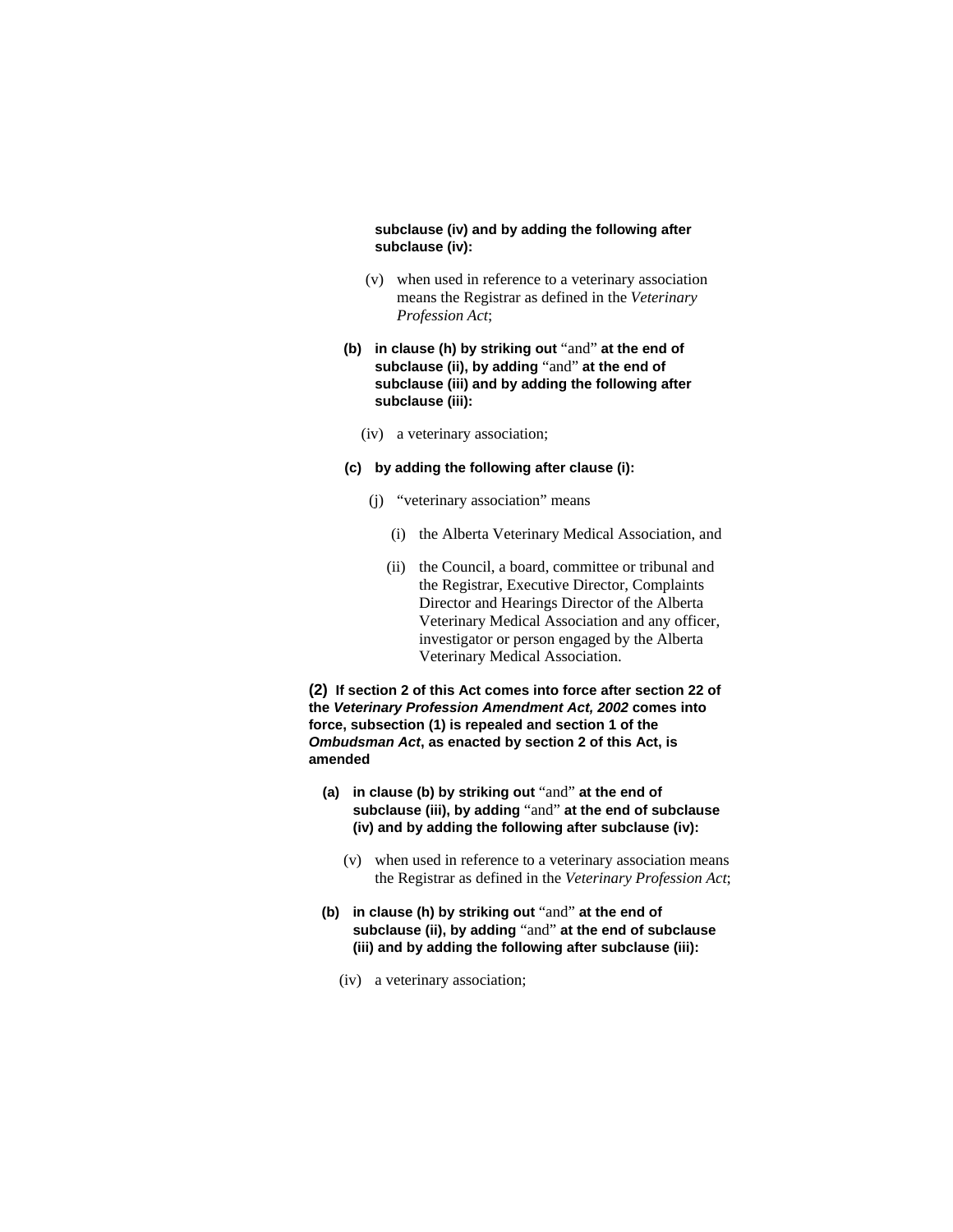#### **(c) by adding the following after clause (i):**

- (j) "veterinary association" means
	- (i) the Alberta Veterinary Medical Association, and
	- (ii) the Council, a board, committee or tribunal and the Registrar, Executive Director, Complaints Director and Hearings Director of the Alberta Veterinary Medical Association and any officer, investigator or person engaged by the Alberta Veterinary Medical Association.

# **18 On the coming into force of section 5,**

- **(a) section 1 of the** *Ombudsman Act***, as enacted by section 2 of this Act, is amended**
	- **(i) in clause (b) by adding the following after subclause (i):**
	- (i.1) when used in reference to a health authority that is the Alberta Cancer Board means the chief executive officer appointed under the *Cancer Programs Act*,
	- (i.2) when used in reference to a health authority that is a provincial health board means
		- (A) a person designated by the board to act as the administrative head or chief executive officer of the board, or
		- (B) the official administrator or a person designated by the official administrator to act as the administrative head or chief executive officer of the board,
	- (i.3) when used in reference to a health authority that is a regional health authority means
		- (A) a person designated by the regional health authority to act as the administrative head or chief executive officer of the regional health authority, or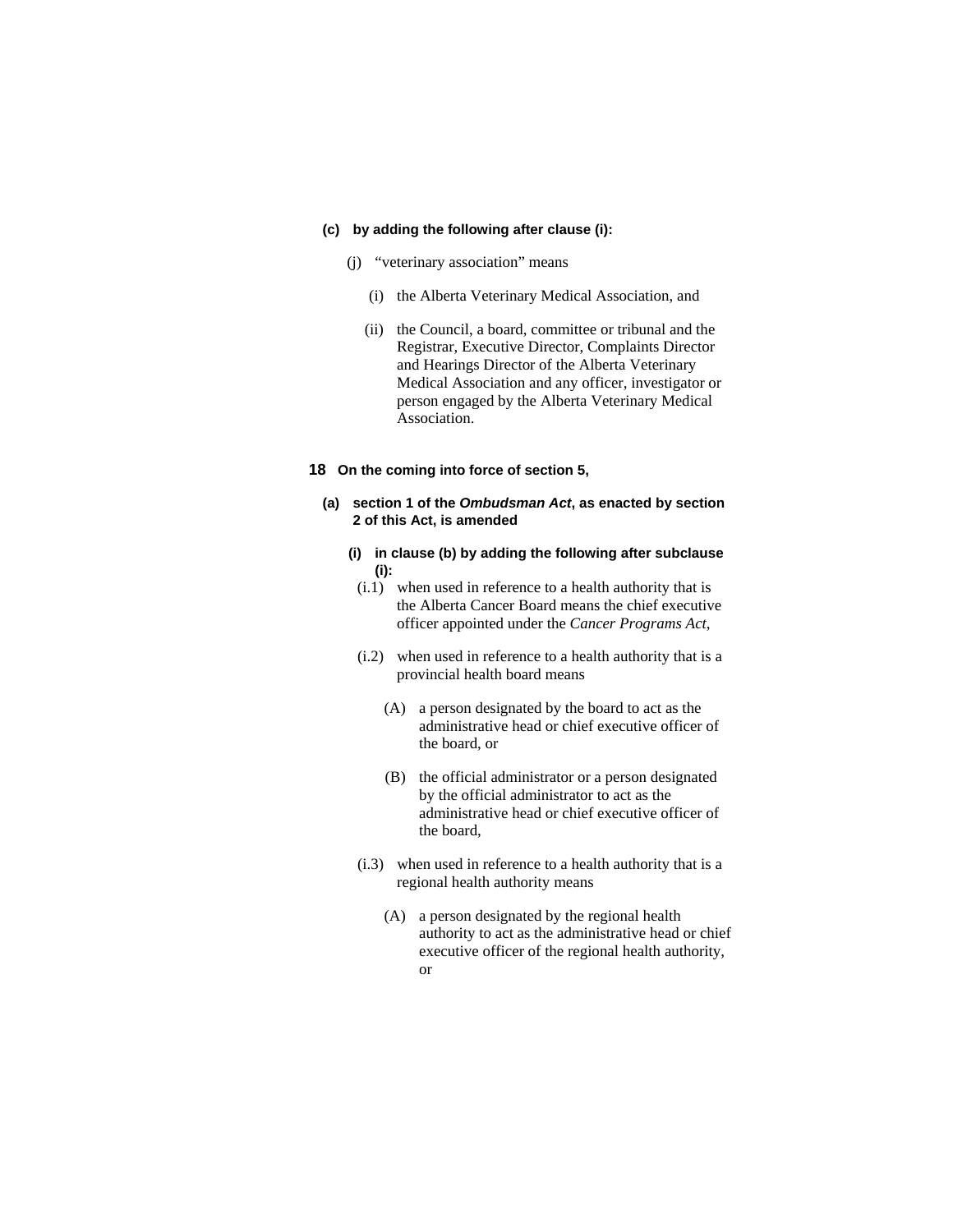(B) the official administrator or a person designated by the official administrator to act as the administrative head or chief executive officer of the regional health authority,

# **(ii) by adding the following after clause (e):**

- (e.1) "health authority" means
	- (i) the Alberta Cancer Board continued under the *Cancer Programs Act*,
	- (ii) a provincial health board established pursuant to regulations made under section 17(1)(a) of the *Regional Health Authorities Act* for the purpose of delivering health services, and
	- (iii) a regional health authority established under the *Regional Health Authorities Act*;
- **(iii) in clause (h) by adding the following after subclause (i):** 
	- (i.1) a health authority,
- **(b) section 12 of the** *Ombudsman Act***, as amended by section 4 of this Act, is amended**
	- **(i) in subsection (1) by striking out** "It is the function" **and substituting** "Subject to subsection (2.1), it is the function";
	- **(ii) in subsection (2) by striking out** "The Ombudsman may make" **and substituting** "Subject to subsection (2.1), the Ombudsman may make";
	- **(iii) by adding the following after subsection (2):**

**(2.1)** Subsections (1) and (2) do not apply to a professional organization that is a health authority.

**(c) section 21.1(3)(a) of the** *Ombudsman Act***, as enacted by section 9 of this Act, is amended by adding** "or 12.1(2)" **after** "section 12(1)";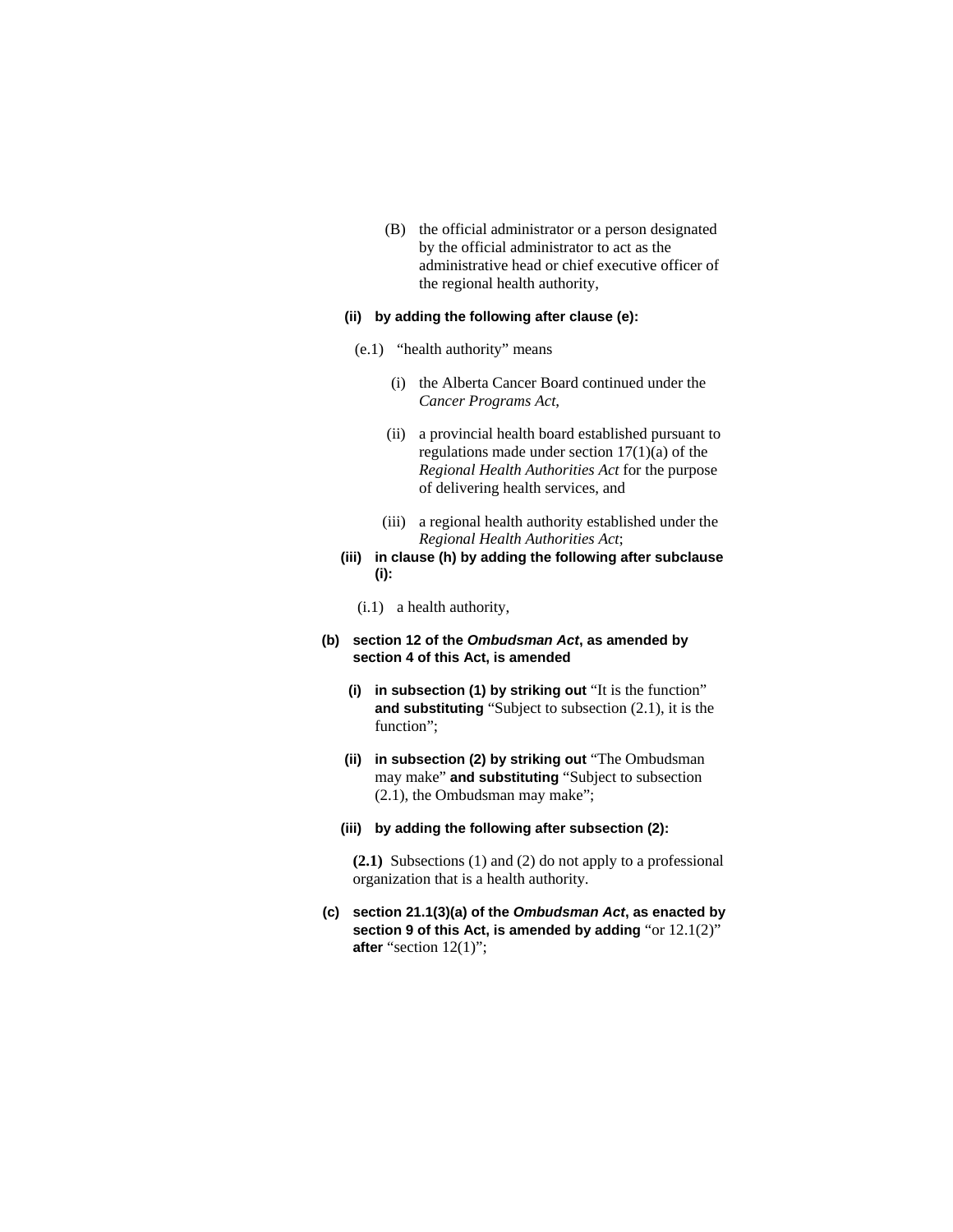- **(d) section 28(3) of the** *Ombudsman Act***, as enacted by section 12 of this Act, is amended by striking out** "or" **at the end of clause (c) and by adding the following after clause (c):**
	- (c.1) any officer, employee or member of a health authority or person engaged by a health authority, or

# **19 Sections 5, 15 and 16 come into force on Proclamation.**

# **Explanatory Notes**

- **1** Amends chapter O-8 of the Revised Statutes of Alberta 2000.
- **2** Section 1 presently reads:
	- *1 In this Act,*
- *(a.01) "accounting organization" means* 
	- *(i) an accounting organization as defined in the Regulated Accounting Profession Act;*
	- *(ii) a governing body, committee or tribunal of an accounting organization, registrar, CIC chair, CIC secretary, discipline tribunal secretary, discipline tribunal chair, appeal tribunal secretary and appeal tribunal chair and any practice reviewer, investigator or a person engaged by an accounting organization to perform any duty or exercise any powers under this Act;*
	- *(a) "agency" means a Provincial agency as defined in section 1 of the Financial Administration Act, but does not include* 
		- *(i) the board of a university under the Universities Act,*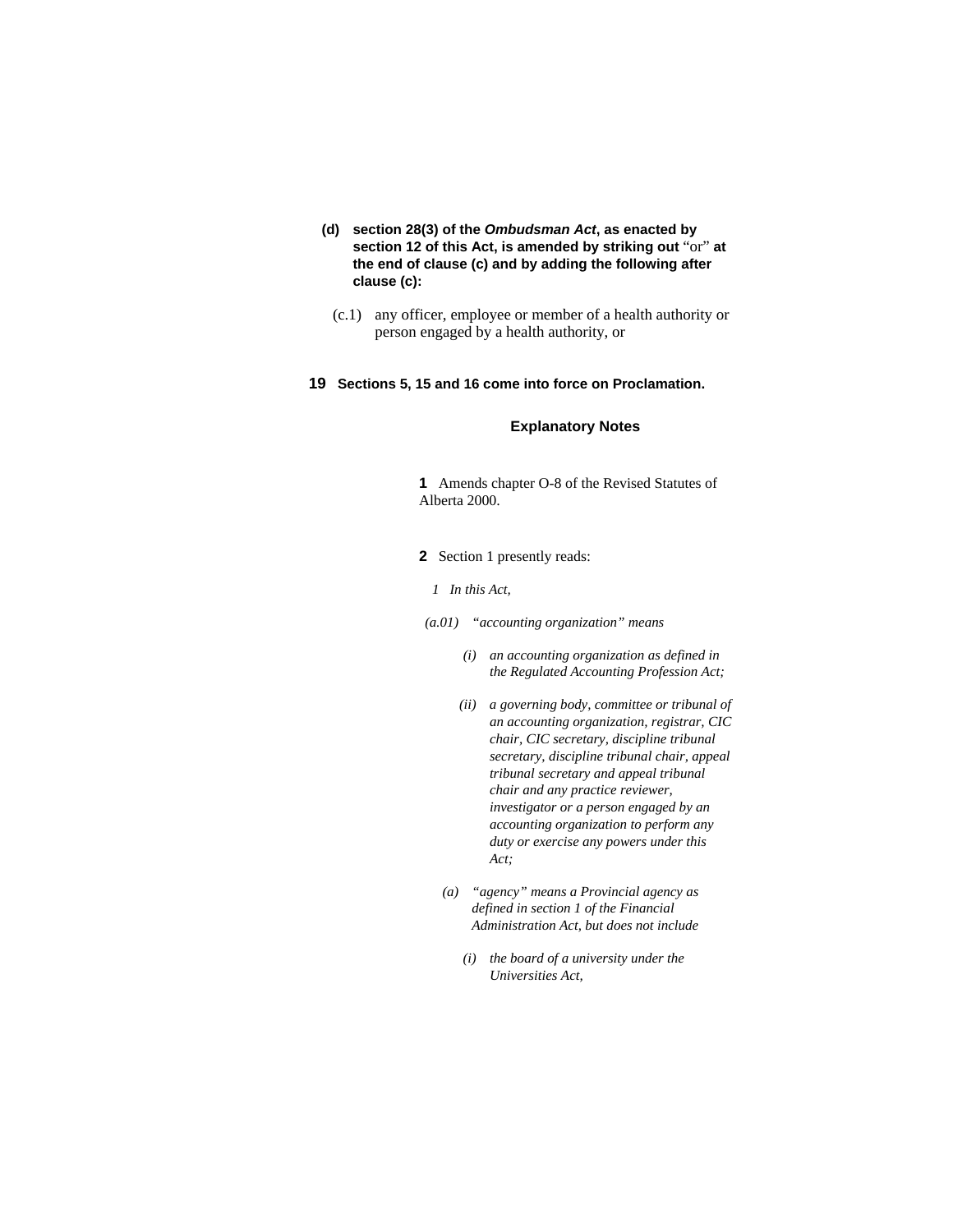- *(ii) the board of a public college under the Colleges Act,*
- *(iii) The Governors of the Banff Centre for Continuing Education,*
- *(iv) a provincial health board under the Regional Health Authorities Act,*
- *(v) the Alberta Cancer Board,*
- *(vi) the Hospital Privileges Appeal Board, and*
- *(vii) the board of a technical institute under the Technical Institutes Act;*
- *(a.1) "college" means* 
	- *(i) a college as defined in the Health Professions Act;*
	- *(ii) a council, panel, committee, tribunal, registrar, president, complaints director and hearings director of a college and any officer, investigator or person engaged by a college;*
	- *(b) "department" means a department as defined in section 1 of the Financial Administration Act;*
- *(b.1) "forestry college" means* 
	- *(i) a college as defined in the Regulated Forestry Profession Act;*
	- *(ii) a council, panel, committee, tribunal, registrar, president, complaints director and hearings director of a forestry college and any officer, investigator or person engaged by a forestry college;*
- *(b.2) "forestry registrar" means a registrar as defined in the Regulated Forestry Profession Act;*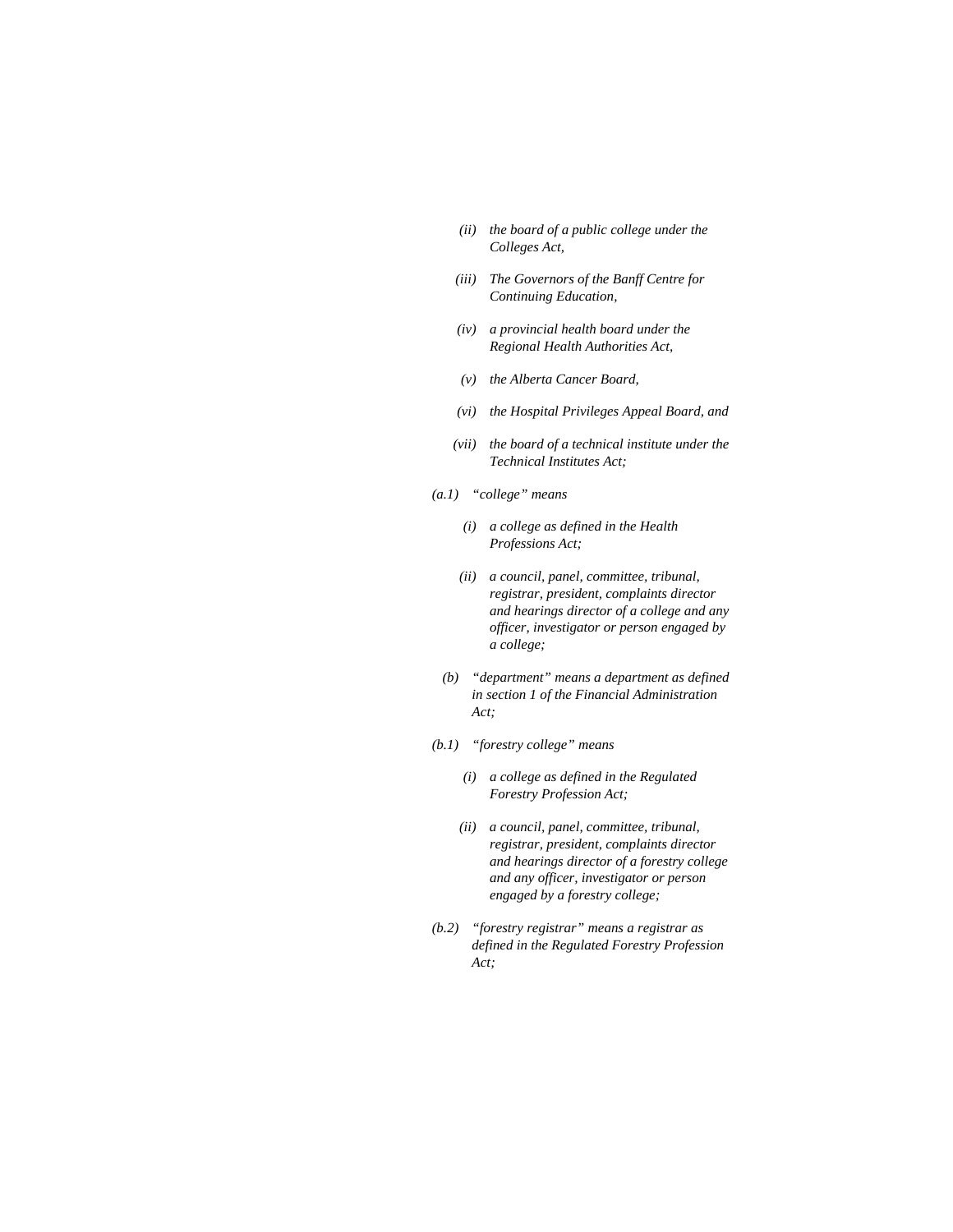- *(b.01) "executive head", when used in reference to an accounting organization, means an executive head as defined in the Regulated Accounting Profession Act;* 
	- *(c) "Minister" means the Minister determined under section 16 of the Government Organization Act as the Minister responsible for this Act;*
- *(c.1) "registrar" means registrar as defined in the Health Professions Act;*
- *(d) "Standing Committee" means the Standing Committee on Legislative Offices.*
- **3** Section 11 presently reads in part:

*(2) The Standing Committee shall review each estimate submitted pursuant to subsection (1) and, on completion of the review, the* 

*chair of the Committee shall transmit the estimate to the Provincial Treasurer for presentation to the Assembly.* 

*(3) If at any time the Legislative Assembly is not in session the Standing Committee on Legislative Offices, or if there is no Standing Committee, the Provincial Treasurer,* 

- *(a) reports that the Ombudsman has certified that in the public interest an expenditure of public money is urgently required in respect of any matter pertaining to the Ombudsman's office, and*
- *(b) reports that either* 
	- *(i) there is no supply vote under which an expenditure with respect to that matter may be made, or*
	- *(ii) there is a supply vote under which an expenditure with respect to that matter*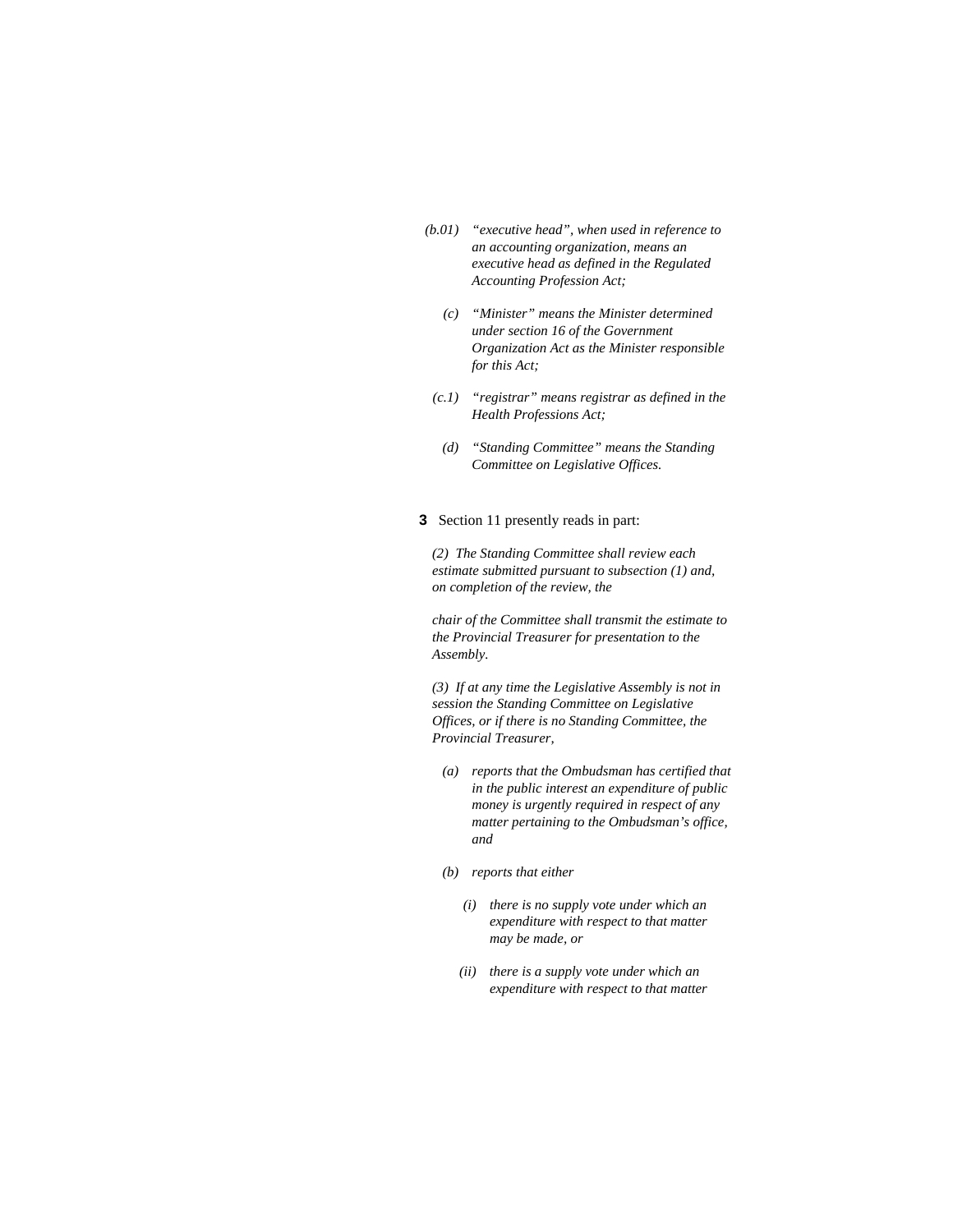*may be made but the authority available under the supply vote is insufficient,* 

*the Lieutenant Governor may order a special warrant to be prepared to be signed by the Lieutenant Governor authorizing the expenditure of the amount estimated to be required.* 

*(5) When a special warrant is prepared and signed under subsection (3) on the basis of a report referred to in subsection (3)(b)(i), the authority to spend the amount of money specified in the special warrant for the purpose specified in the special warrant is deemed to be a supply vote for the purposes of the Financial Administration Act for the fiscal year in which the special warrant is signed.* 

#### **4** Section 12 presently reads in part:

*12(1) It is the function and duty of the Ombudsman to investigate any decision or recommendation made, including any recommendation made to a Minister, or any act done or omitted, relating to a matter of administration and affecting any person or body of persons in the person's or its personal capacity, in or by any department or agency, or by any officer, employee or member of any department or agency or by a college or by an accounting organization, in the exercise of any power or the performance of any function conferred on the officer, employee or member by any enactment.* 

*(2) The Ombudsman may make an investigation either on a complaint made to the Ombudsman by any person or on the Ombudsman's own motion, and the Ombudsman may commence an investigation notwithstanding that the complaint may not on its face be against a decision, recommendation, act or omission as mentioned in subsection (1).* 

*(3) The powers and duties conferred on the Ombudsman by this Act may be exercised and performed notwithstanding any provision in any Act to the effect*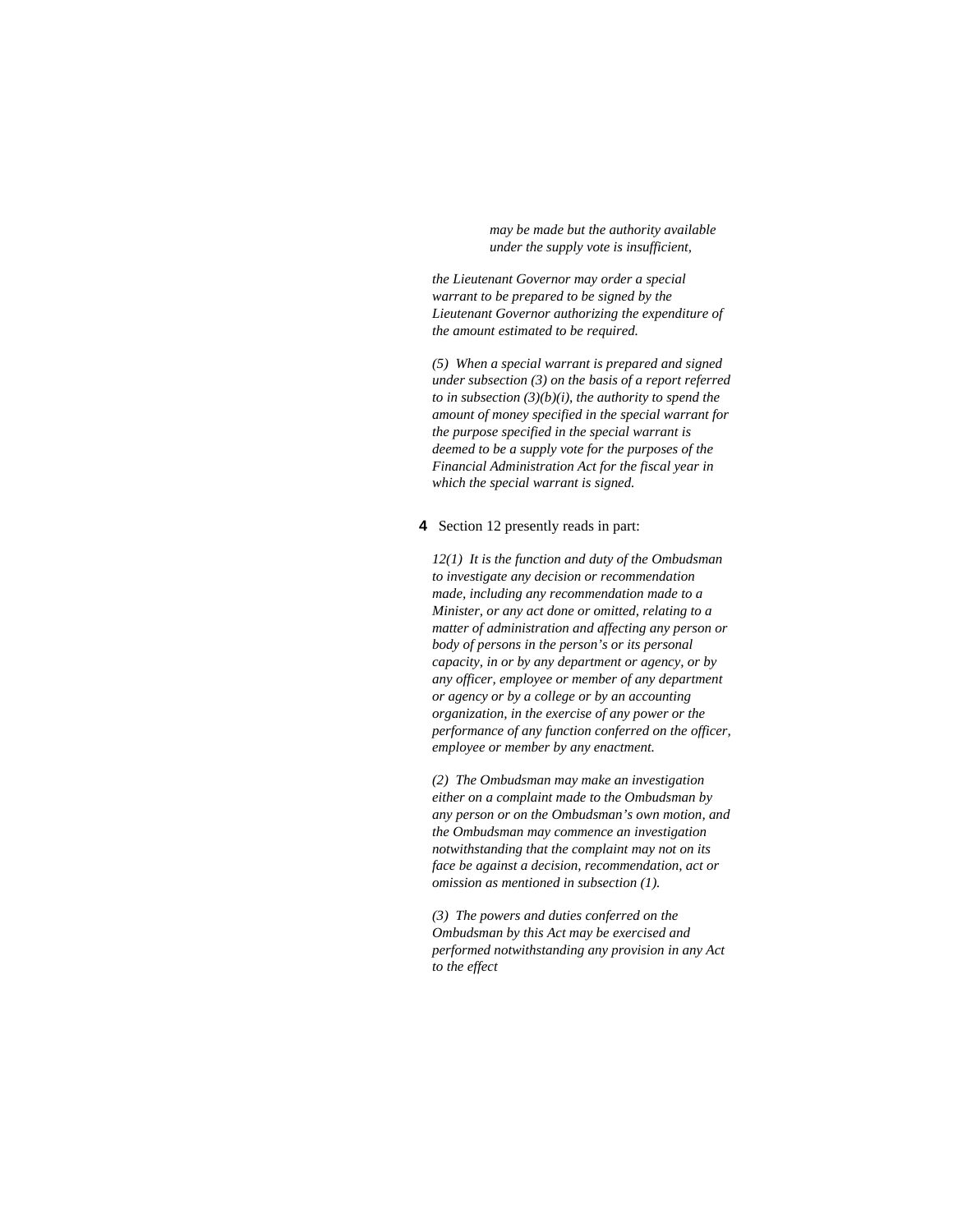- *(a) that any decision, recommendation, act or omission mentioned in subsection (1) is final,*
- *(b) that no appeal lies in respect of it, or*
- *(c) that no proceeding or decision of the person or organization whose decision, recommendation, act or omission it is may be challenged, reviewed, quashed or called in question.*
- **5** Patient concerns resolution process.

# **6** Section 16 presently reads:

*16(1) Before investigating any matter under this Act, the Ombudsman shall inform the deputy minister of the department, administrative head of the agency or executive head of the accounting organization affected, as the case may be, of the Ombudsman's intention to make the investigation.* 

*(2) The Ombudsman may, in the Ombudsman's discretion, at any time during or after an investigation consult any Minister or forestry* 

*registrar or registrar or executive head of an accounting organization who is concerned in the matter of the investigation.* 

*(3) On the request of any Minister or forestry registrar or registrar or executive head of an accounting organization in relation to an investigation or in any case where an investigation relates to a recommendation made to a Minister or forestry registrar or registrar or executive head of an accounting organization, the Ombudsman shall consult that Minister or forestry registrar or registrar or executive head of an accounting organization after making the investigation and before forming a final opinion on any of the matters referred to in section 21(1) or (2).*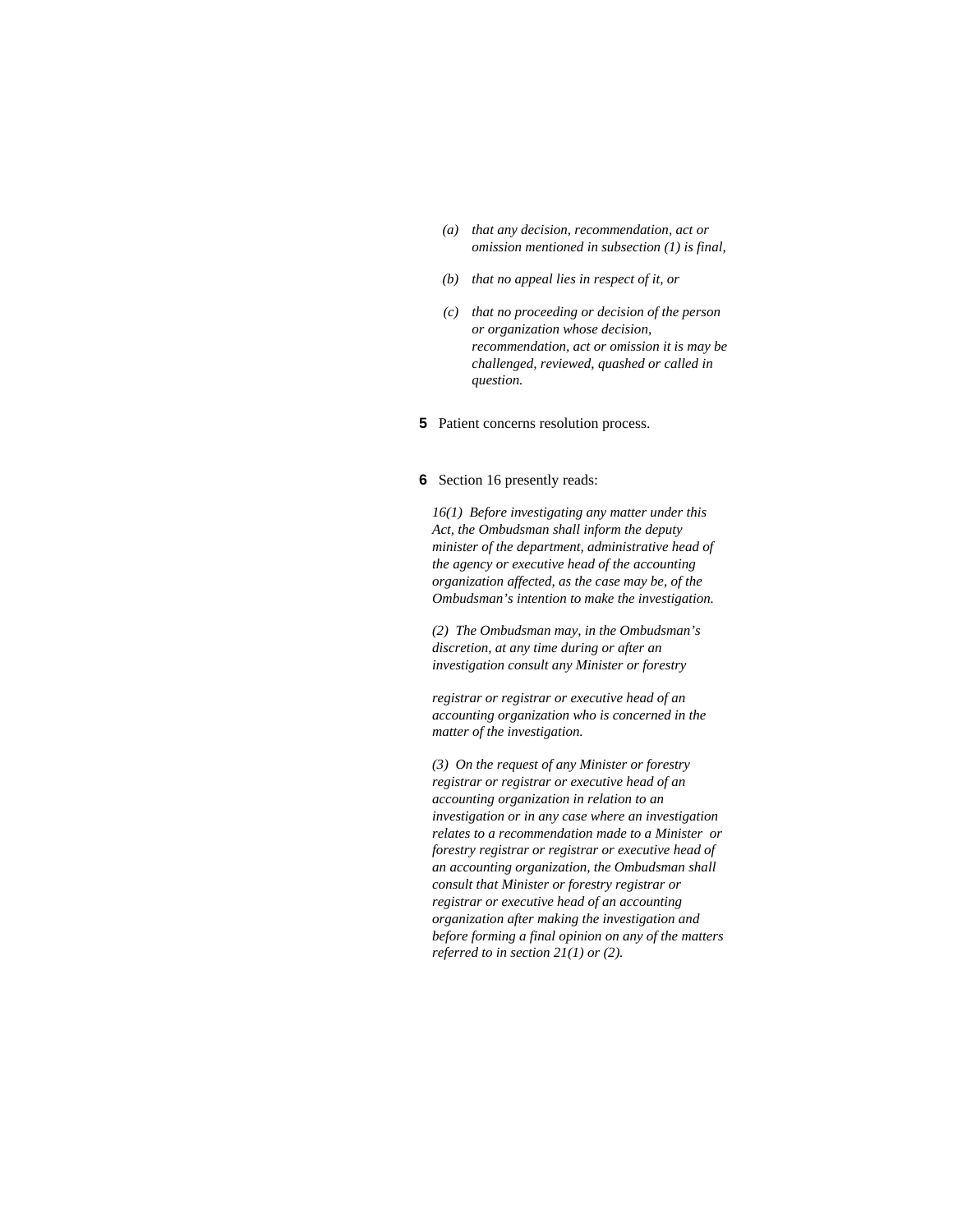*(4) If, during or after an investigation, the Ombudsman is of the opinion that there is evidence of any breach of duty or misconduct on the part of any officer or employee of any accounting organization, department, agency or forestry college or college, the Ombudsman shall refer the matter to the deputy minister of the department, administrative head of the agency or forestry registrar or registrar or the executive head of the accounting organization, as the case may be.* 

#### **7** Section 18 presently reads:

*18(1) Subject to this section and section 19, the Ombudsman may require any person who in the Ombudsman's opinion is able to give any information relating to any matter being investigated by the Ombudsman* 

- *(a) to furnish the information to the Ombudsman, and*
- *(b) to produce any document, paper or thing that in the Ombudsman's opinion relates to the matter being investigated and that may be in the possession or under the control of that person,*

*whether or not that person is an officer, employee or member of an accounting organization, department, agency or forestry college or college and whether or not the document, paper or thing is in the custody or under the control of an accounting organization, department, agency or forestry college or college.* 

*(2) When the Ombudsman requires the production of a document, paper or thing under subsection (1), the Ombudsman may require it to be produced at a place designated by the Ombudsman and may* 

*require that it be left in his or her possession for the purposes of his or her investigation but, on the request of the deputy minister of the department or the administrative head of the agency or the forestry*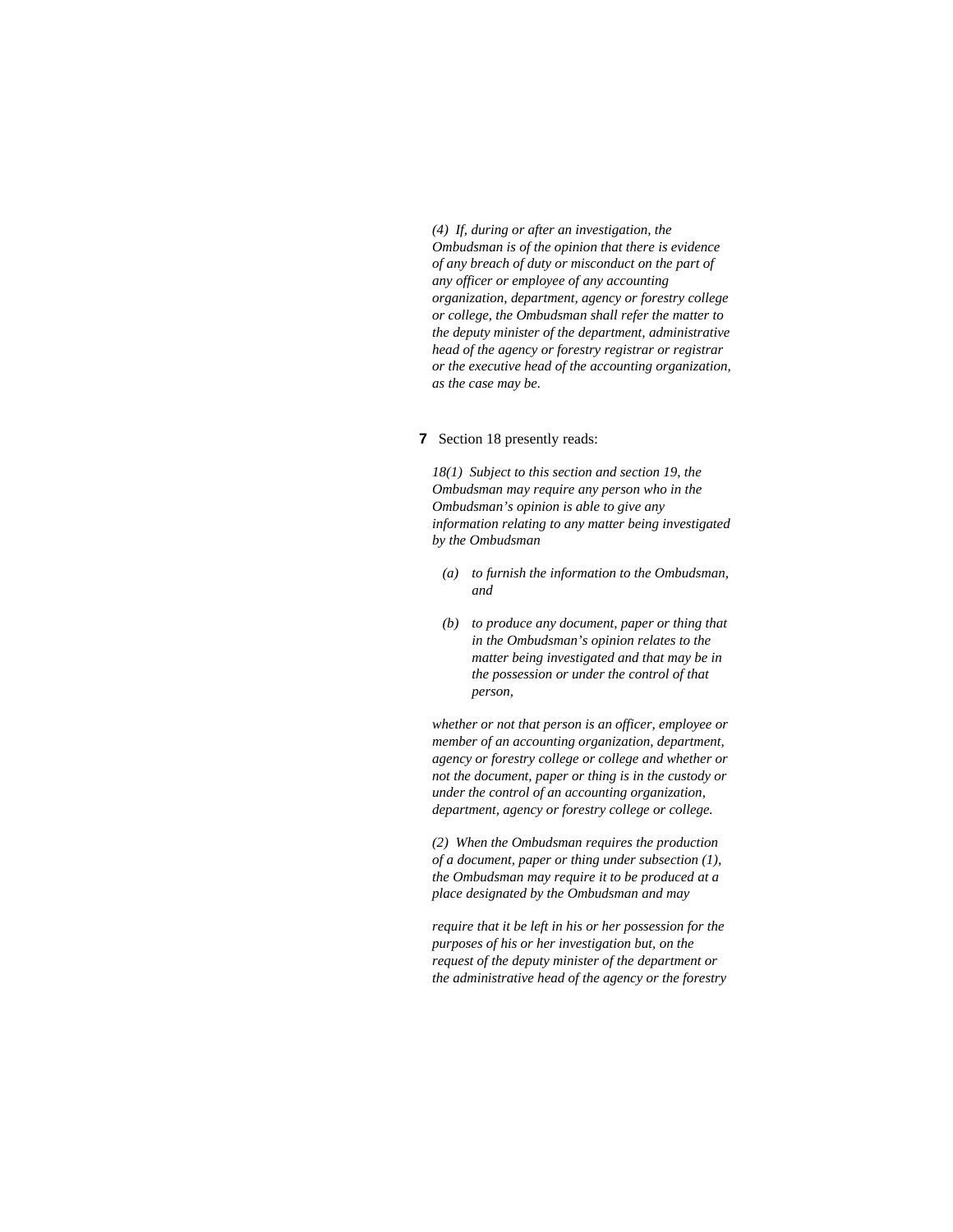*registrar or the person who produced the document, paper or thing or the executive head of the accounting organization or the person who produced the document, paper or thing, the Ombudsman shall return the document, paper or thing to the department or agency or accounting organization or person or forestry college or person as quickly as possible, but not later than 48 hours after the receipt of the request, subject to the Ombudsman's right to again require its production in accordance with this section.* 

*(3) The Ombudsman may summon before him or her and examine on oath* 

- *(a) any person who is an officer or employee or member of any accounting organization, department, agency or forestry college or college and who in the Ombudsman's opinion is able to give any information mentioned in subsection (1),*
- *(b) any complainant, and*
- *(c) any other person who in the Ombudsman's opinion is able to give any information mentioned in subsection (1),*

*and for that purpose may administer an oath.* 

*(4) Subject to subsection (5), a person who is bound by an Act to maintain secrecy in relation to, or not to disclose, any matter is not required to* 

- *(a) supply any information to or answer any question put by the Ombudsman in relation to that matter, or*
- *(b) produce to the Ombudsman any document, paper or thing relating to it,*

*if compliance with that requirement would be in breach of the obligation of secrecy or non-disclosure.*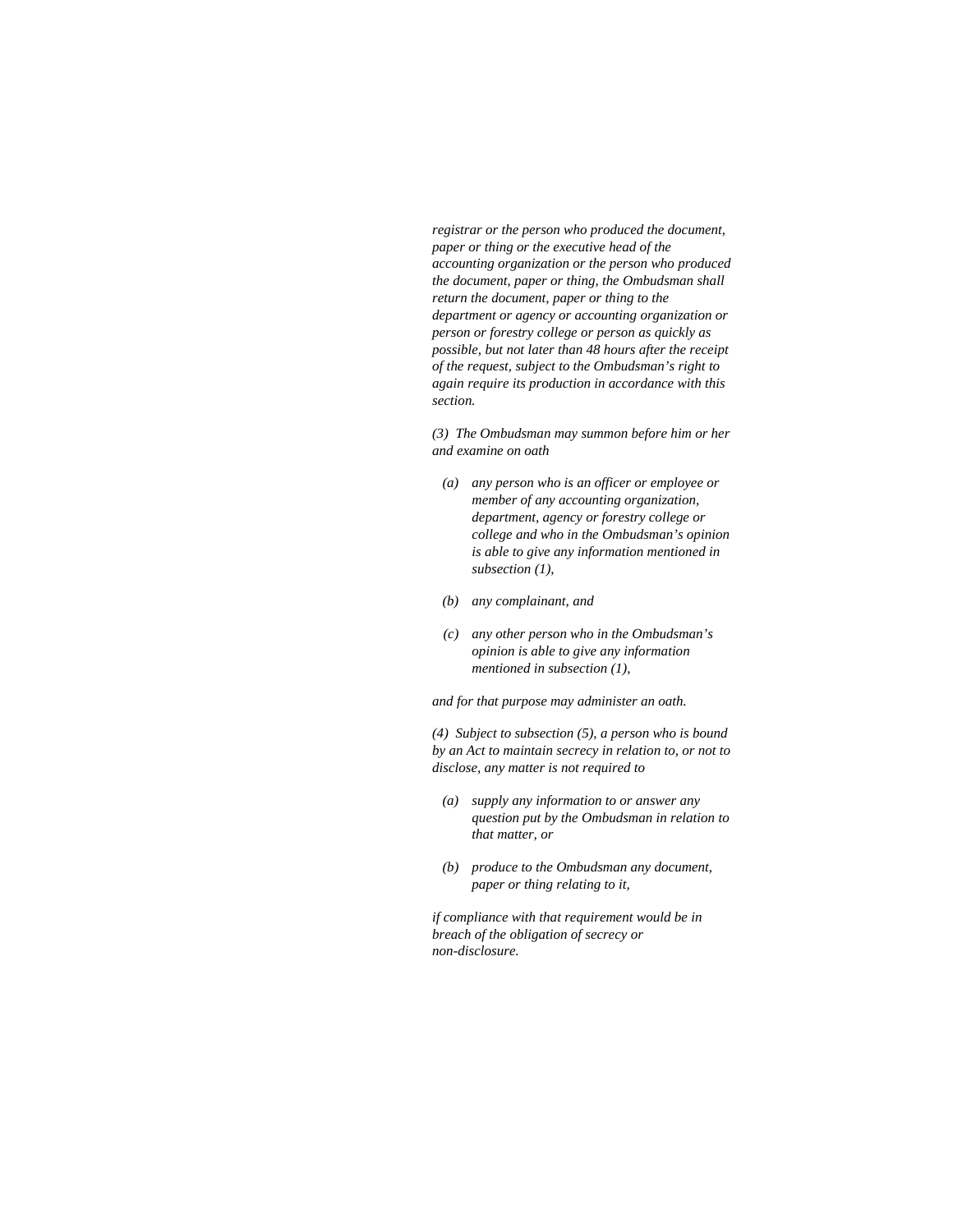*(5) With the prior consent in writing of a complainant, any person to whom subsection (4) applies may be required by the Ombudsman to supply information or answer any question or produce any document, paper or thing relating only to the complainant, and it is the duty of the person to comply with the requirement.* 

*(6) Every person has the same privileges in relation to the giving of information, the answering of questions and the production of documents, papers and things under this Act as witnesses have in any court.* 

*(7) Except on the trial of a person for perjury, no statement made or answer given by that or any other person in the course of an inquiry by or any proceedings before the Ombudsman is admissible in evidence against any person in any court or at any inquiry or in any* 

*other proceedings, and no evidence in respect of proceedings before the Ombudsman shall be given against any person.* 

*(8) No person is liable to prosecution for an offence against any Act by reason of the person's compliance with any requirement of the Ombudsman under this section.* 

## **8** Section 21 presently reads:

*21(1) This section applies when, after making an investigation under this Act, the Ombudsman is of the opinion that the decision, recommendation, act or omission that was the subject-matter of the investigation* 

- *(a) appears to have been contrary to law,*
- *(b) was unreasonable, unjust, oppressive or improperly discriminatory or was in accordance with a rule of law, a provision of any Act or a practice that is or may be*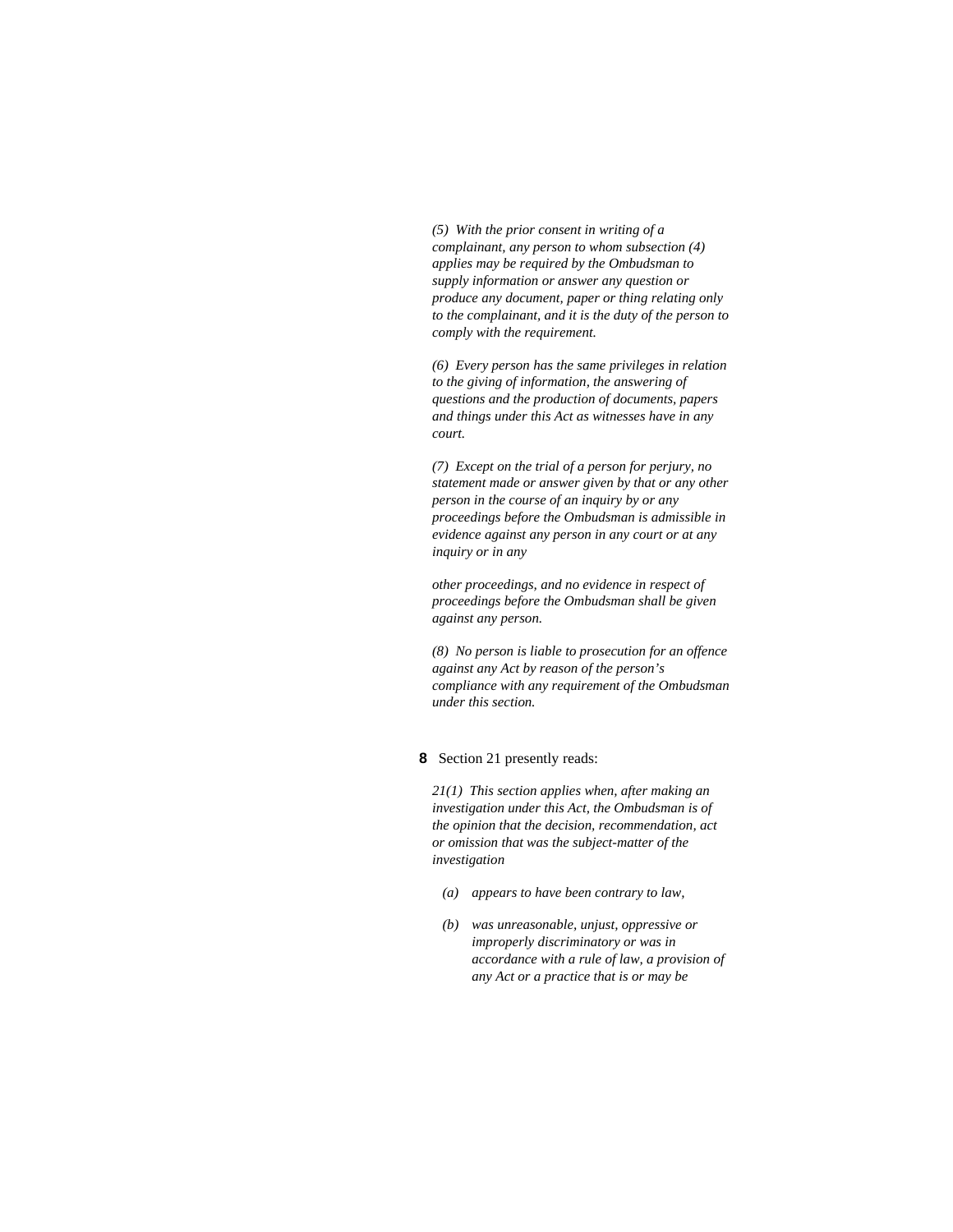*unreasonable, unjust, oppressive or improperly discriminatory,* 

- *(c) was based wholly or partly on a mistake of law or fact, or*
- *(d) was wrong.*

*(2) This section also applies when the Ombudsman is of the opinion* 

- *(a) that in the making of the decision or recommendation, or in the doing or omission of the act, a discretionary power has been exercised* 
	- *(i) for an improper purpose,*
	- *(ii) on irrelevant grounds, or*
	- *(iii) on the taking into account of irrelevant considerations,*
- *or* 
	- *(b) that, in the case of a decision made in the exercise of a discretionary power, reasons should have been given for the decision.*

*(3) If, when this section applies, the Ombudsman is of the opinion* 

- *(a) that the matter should be referred to the appropriate authority for further consideration,*
- *(b) that the omission should be rectified,*
- *(c) that the decision should be cancelled or varied,*
- *(d) that any practice on which the decision, recommendation, act or omission was based should be altered,*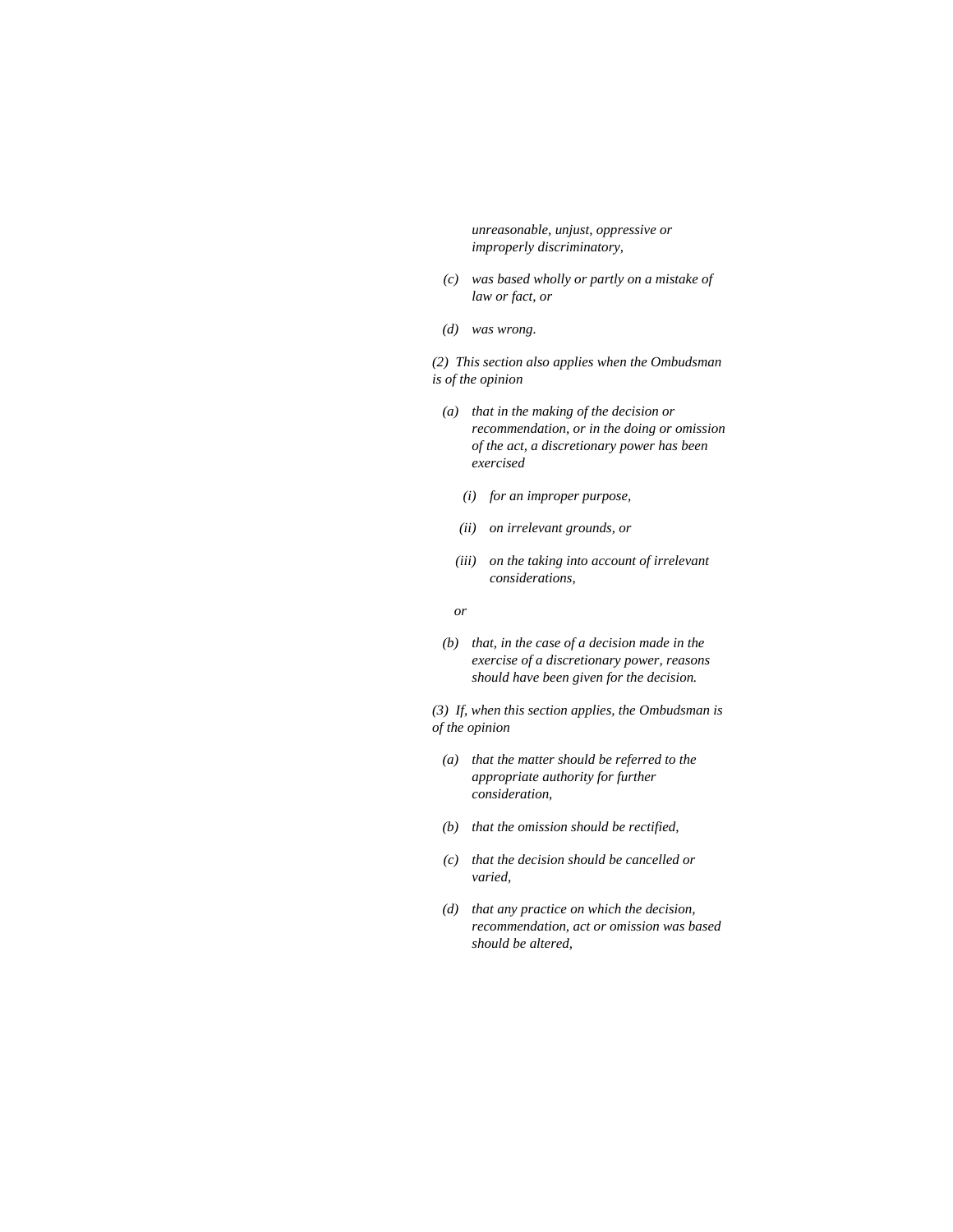- *(e) that any law on which the decision, recommendation, act or omission was based should be reconsidered,*
- *(f) that reasons should have been given for the decision, or*
- *(g) that any other steps should be taken,*

*the Ombudsman shall report that opinion and the Ombudsman's reasons for it to the appropriate Minister and to the department or agency concerned or to the appropriate forestry registrar or to the appropriate registrar or to the executive head of the appropriate accounting organization, and may make any recommendations the Ombudsman thinks fit and in that case the Ombudsman may request the department or agency or executive head of the accounting organization or forestry registrar to notify the Ombudsman within a specified time of the steps, if any, that it proposes to take to give effect to the Ombudsman's recommendations.* 

*(3.1) If within a reasonable time after the report is made under subsection (3) to a forestry registrar no action is taken that seems to the Ombudsman to be adequate and appropriate, the Ombudsman may, after considering the comments, if any, made by or on behalf of the forestry college, send a copy of the report to the appropriate Minister.* 

*(3.1) If within a reasonable time after the report is made under subsection (3) to a registrar no action is taken that seems to the Ombudsman to be adequate and appropriate, the Ombudsman may, after considering the comments, if any, made by or on behalf of the college send a copy of the report to the appropriate Minister.* 

*(3.1) If within a reasonable time after the report is made under subsection (3) to the executive head of an accounting organization no action is taken that seems to the Ombudsman to be adequate or appropriate, the Ombudsman may, after considering the comments, if any, made by or on behalf of the*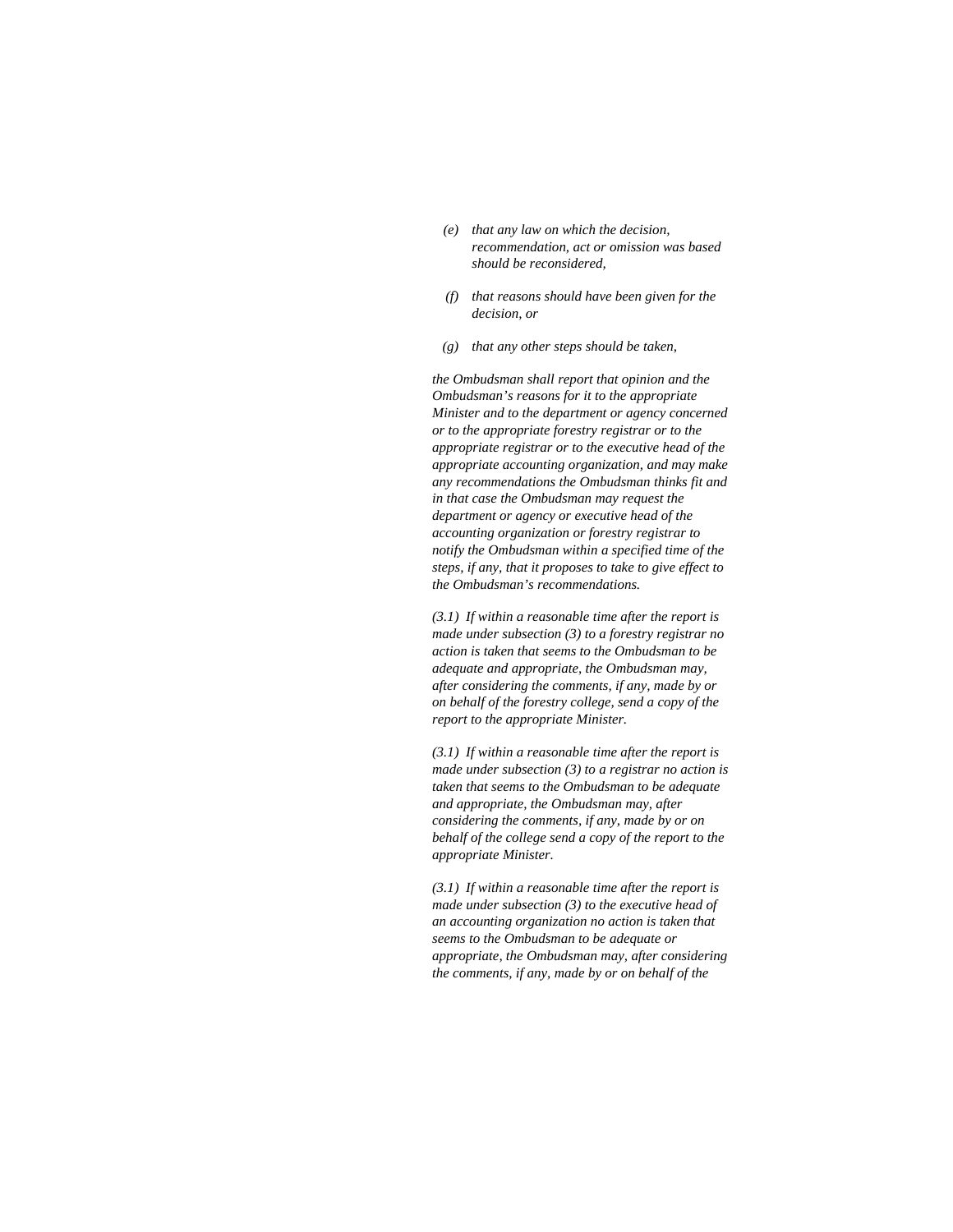*accounting organization send a copy of the report to the appropriate Minister.* 

*(4) If within a reasonable time after the report is made to the Minister and department, agency or forestry registrar under subsection (3) and to the appropriate Minister under subsection (3.1) to the Minister and department, agency or forestry college or registrar under subsection (3) and to the appropriate Minister under subsection (3.1) to the Minister and department, agency or forestry college or executive head of an accounting organization under subsection (3) and to the appropriate Minister under subsection (3.1) no action is taken that seems to the Ombudsman to be adequate and appropriate, the Ombudsman, in the Ombudsman's discretion after considering the comments, if any, made by or on behalf of the accounting organization, department or agency or forestry college affected, may send a copy of the report and recommendations to the* 

*Lieutenant Governor in Council and may afterwards make any report to the Legislature on the matter that the Ombudsman thinks fit.* 

*(5) The Ombudsman shall attach to every report sent or made under subsection (4) a copy of any comments made by or on behalf of the accounting organization, department, agency or forestry college or college concerned.* 

# **9** Power to reconsider matters.

#### **10** Section 22(1) presently reads:

*22(1) If the Ombudsman makes a recommendation under section 21(3) or (3.1) or (3.1) and no action that seems to the Ombudsman to be adequate and appropriate is taken on the recommendation within a reasonable time, the Ombudsman shall inform the complainant of the recommendation and make whatever comments on the matter the Ombudsman thinks fit.*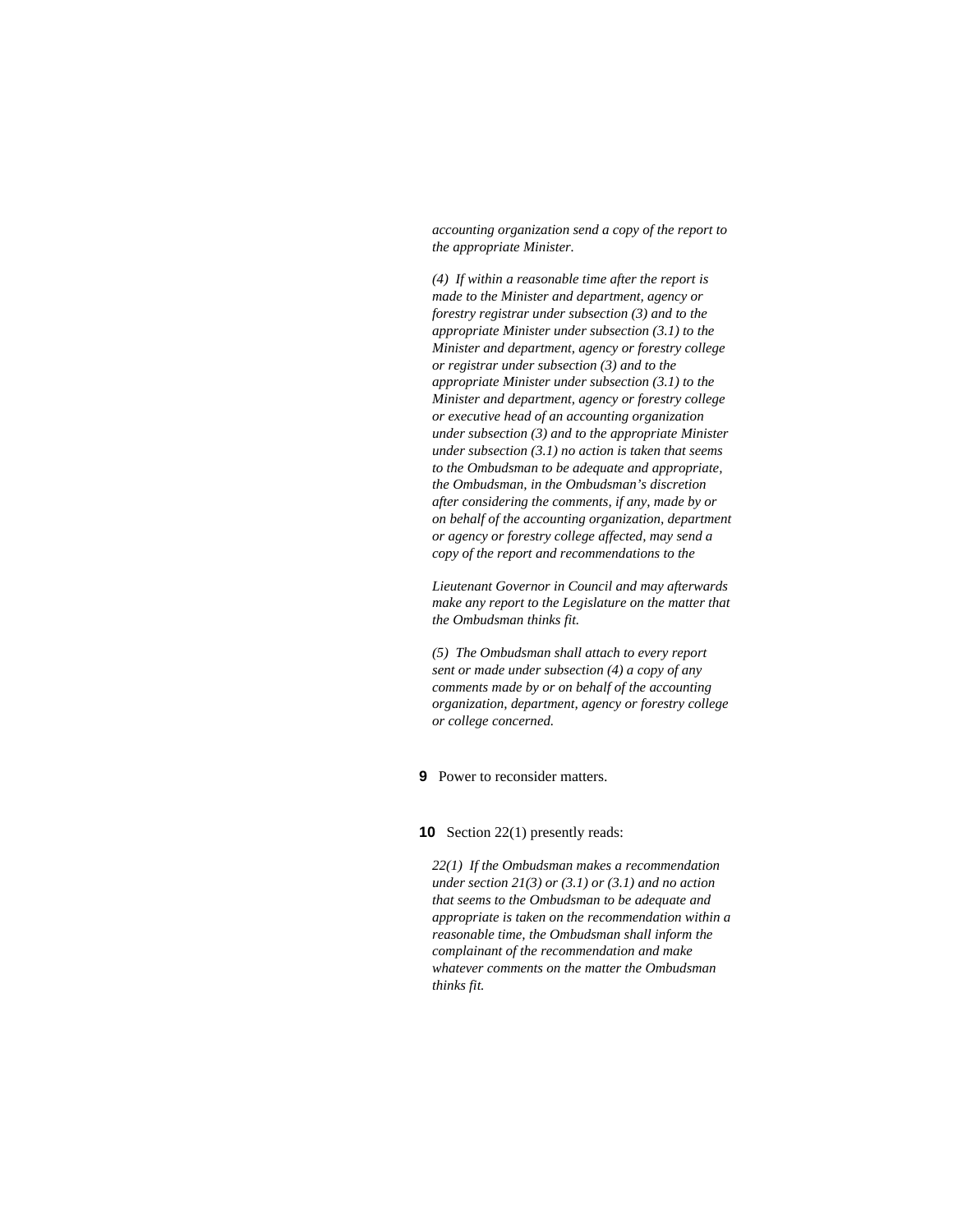#### **11** Section 26 presently reads:

*26(1) For the purposes of this Act, the Ombudsman may at any time enter on any premises occupied by any accounting organization, department, agency or forestry college or college and inspect the premises and, subject to sections 18 and 19, carry out in those premises any investigation that is within the Ombudsman's jurisdiction.* 

*(2) Before entering on any premises pursuant to subsection (1), the Ombudsman shall notify the deputy minister of the department or, as the case may require, the administrative head of the agency or the forestry college or the college or the executive head of the accounting organization that occupies the premises of the Ombudsman's intention to do so.* 

#### **12** Section 28 presently reads:

*28(1) The Ombudsman shall in each year make a report to the Legislature on the exercise of the Ombudsman's functions under this Act.* 

*(2) The Ombudsman may, from time to time, in the public interest or in the interests of any person or accounting organization or department or agency or forestry college, publish reports relating* 

- *(a) generally to the exercise of the Ombudsman's functions under this Act, or*
- *(b) to any particular case investigated by the Ombudsman,*

*whether or not the matters to be dealt with in any such report have been the subject of a report to the Legislature.* 

*(3) The Ombudsman shall not, in a report made under this section, express any opinion or make any comment that is adverse to*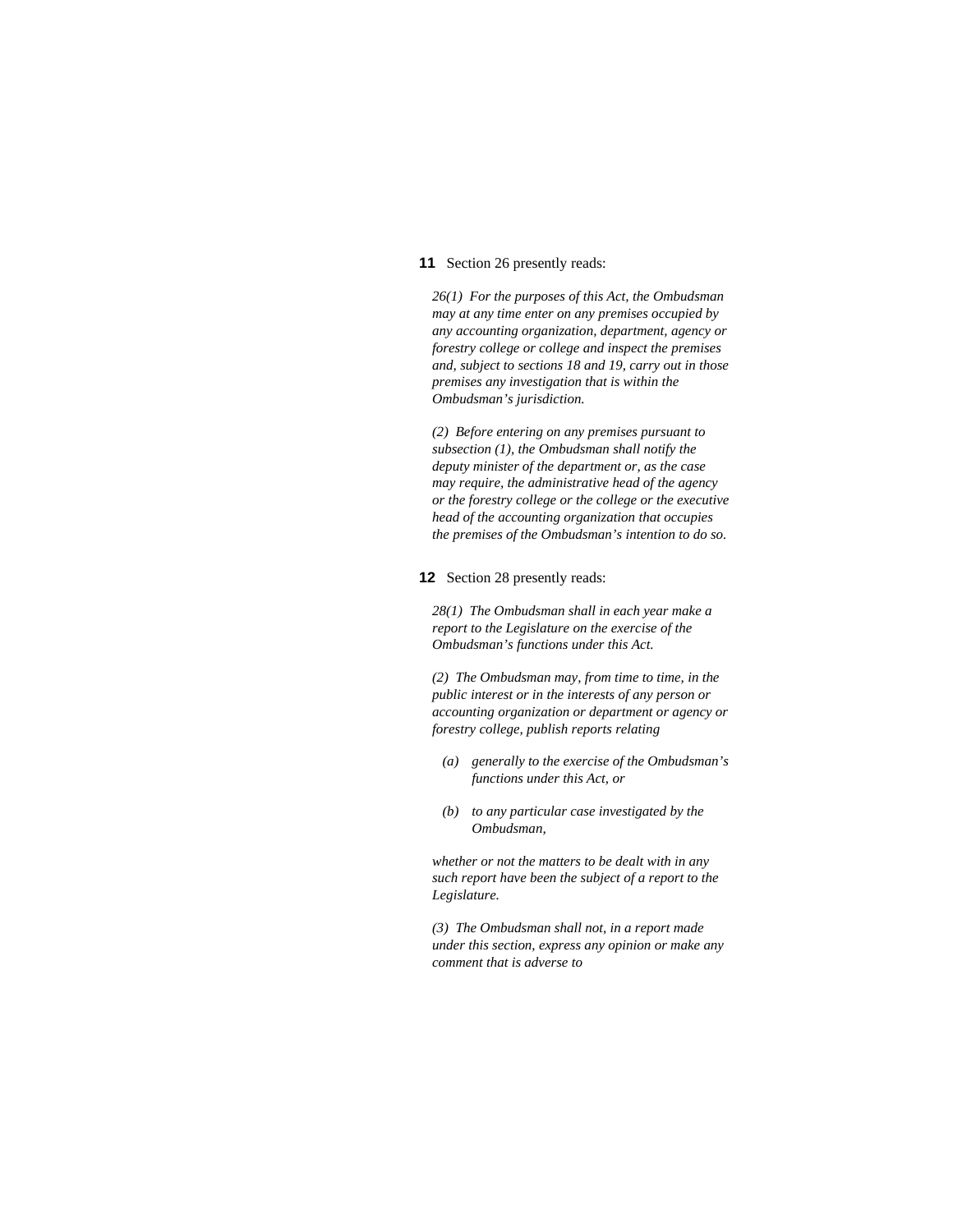- *(a) any department or any officer or employee of a department,*
- *(b) any agency or any member or employee of an agency,*
- *(b.1) any forestry college, or*
- *(b.1) any college, or*
- *(b.1) any accounting organization, or* 
	- *(c) any other person or group of persons,*

*unless prior to making the report to the Legislature or publishing the report pursuant to subsection (2), as the case may be, the Ombudsman has given that department, agency, forestry college, college, accounting organization, officer, member, employee, person or group of persons an opportunity to know the nature of the opinion or comment and to make representations to the Ombudsman in respect of it either personally or by counsel.* 

# **13** Section 29 presently reads:

#### *29 The Legislative Assembly may,*

- *(a) of its own volition, or*
- *(b) on the recommendation of the Select Standing Committee,*

*make rules for the guidance of the Ombudsman in the exercise of the Ombudsman's functions and duties.* 

**14** Power to make regulations.

**15** Amends chapter C-2 of the Revised Statutes of Alberta 2000 by giving the Minister additional regulation-making power.